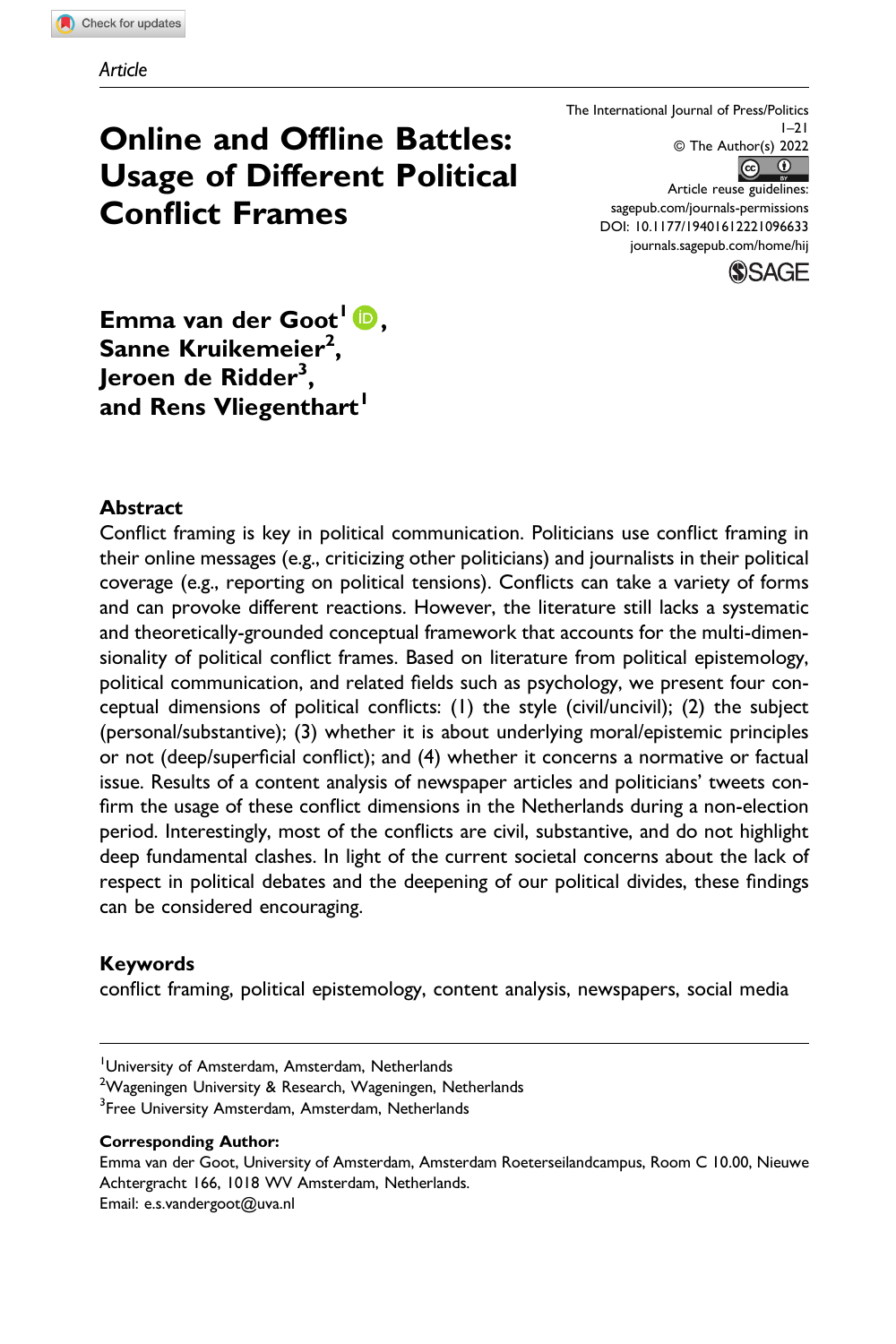In recent years, politicians have adopted social media to communicate their viewpoints to the electorate and to compete with political elites (Ekman and Widholm 2015). As the clash of political beliefs is seen as a core element of politics, and debating incompatible views is one of politicians' main tasks (Schattschneider 1960), politicians' online messages are often framed in terms of conflict with other politicians, parties, or views (Auter and Fine 2016). Politicians themselves use social media to directly attack one another or to emphasize fundamental political tensions. Journalists adopt conflict frames when covering politics too (Schuck et al. 2016): they report on political conflict in their news articles to represent political reality, and showcase contrasting viewpoints. Journalists often believe it helps them to remain objective and critical (Bartholomé et al. 2015).

From a normative perspective, conflict has both positive and negative implications for democracy. According to deliberative democracy, the emphasis on conflict in the media seems valuable as debate about conflicting views is beneficial for democratic decision-making: through disagreement and discussions, decisions are made that are justifiable and acceptable to the people bound by them (Gutmann and Thompson 2004: 22). However, while political disagreement is inherent to politics, scholars worry that not all disagreements equally contribute to the well-functioning of democracy, especially when they are uncivil (Mutz and Reeves 2005), and that by highlighting incompatibilities between viewpoints polarization is fostered (Van Aelst et al. 2017).

Empirical studies examining how conflict framing influences citizens report diverging findings. On the positive side, studies show that conflict informs and mobilizes citizens (Schuck et al. 2016). On the negative side, research uncovered that endless fighting can demobilize (Krupnikov 2011), and increase cynicism (Mutz and Reeves 2005; Thorson et al. 2012). These contrasting findings may be explained by the fact that conflict, so far, has mainly been studied as a unified concept, yet conflicts can take a variety of forms. By examining what kinds of conflicts exists, we inform future endeavors to disentangle the effects of different kind of conflict frames and assess their democratic quality.

The contribution of this study is two-fold. First, it enriches conflict-framing theory by unraveling and combining different dimensions of conflict that apply to journalistic and elite framing. While some studies did aim to disentangle the effects of specific conflicts by differentiating between one or two sub-dimensions of conflict (e.g., Bartholomé et al. 2018; Fridkin and Kenney 2008), a comprehensive framework, that accounts for the multi-dimensionality of conflict based on theoretical scrutiny, that is not geared to journalistic framing only (Bartholomé et al. 2018), and that discusses how different conflict characteristics relate to one another, is still missing. To do so, we draw on distinctions from political epistemology and political communication. Philosophers have discussed the concept of disagreement extensively (e.g., Frances 2014; Kappel 2018) and their insights provide a more nuanced and complete picture of how conflicts can vary. While civil or substantive conflicts might foster reasonable debate among citizens (Landemore 2013), if these types of conflicts concern a longstanding entrenched political divide, they may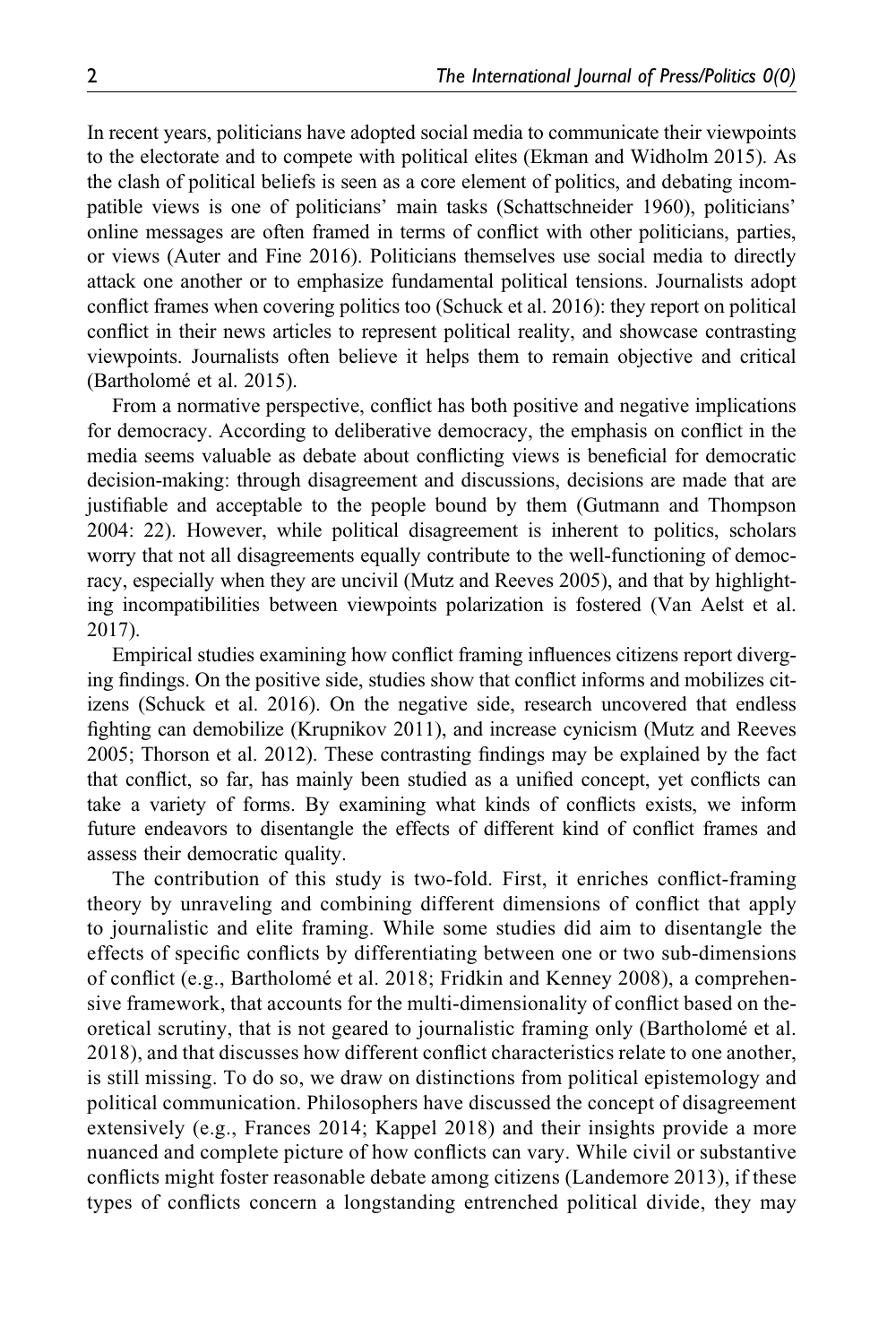hamper people from engaging in a fruitful discussion (De Ridder 2021). Yet, deep conflicts have not been sufficiently accounted for in conflict framing literature, though perceptions among the public of political gridlocks may foster affective polarization (McLaughlin 2016).

Second, we examine the conceptual dimensions of conflict framing within journalistic communication and, most importantly, direct communication by politicians on social media. The conflict frame is often studied as a journalistic news frame, yet social media offer politicians opportunities to control their messages without the interference of journalists, and the frames put forward by politicians also have an important influence on citizen's opinions and attitudes (Chong and Druckman 2007). Hence, to understand the usage of different conflict frames, we believe it is crucial to test how well our framework applies to both traditional, as well as social media. More specifically, we conducted a content analysis of two related samples: Dutch newspaper articles and tweets.

# Understanding Conflict Framing

Framing is a widely discussed concept in both political and communication science. Multiple definitions exist, the most prominent one referring to a process in which an actor emphasizes certain elements of a perceived reality over others in their (news) messages to foster a certain interpretation or moral evaluation of that reality (Entman 1993: 52). De Vreese (2005) offers a less strict definition and defines a frame as "an emphasis in salience of different aspects of a topic" (p. 53). While its usage is heavily contested (e.g., Cacciatore et al. 2016), framing still offers a prominent approach to study media content and effects. One of the most frequently applied types is the *conflict* frame. This is not surprising, given that frames result from conflicts between collective and individual social and media actors (Vliegenthart and Van Zoonen 2011: 107). If those conflicting elements are emphasized, a conflict frame is present (De Vreese et al. 2001: 109). It highlights opposition between individuals, groups, or institutions in aims, values, and goals (Putnam 2006). Importantly, a conflict frame is a type of generic frame which means that it is not tied to a specific topic but instead transcends themes (De Vreese et al. 2001). The adopted conceptualization of (conflict) framing in this paper is deliberately broad, as we try to provide a comprehensive account of (types of) conflicts that occur in elite and media communication. While conflict framing does not have to be political, we focus on disagreement between political actors. Specifically, we consider multi-sided disagreement, for instance, if a journalist discusses incompatible political views, as well as one-sided confrontation, for instance when a political actor says something negative or critical about the opponent (Lengauer et al. 2012). We differentiate between strategic and journalistic framing (Hänggli and Kriesi 2010; Lecheler and Vreese 2019). Conflict framing in the media typically involves journalists' presentation of competing viewpoints. Journalists are not part of the conflict and instead reflect on or actively construe conflict. With strategic framing, in contrast, only one viewpoint tends to be presented, the one that is put forward by the political actor who communicates the message. Consequently, conflict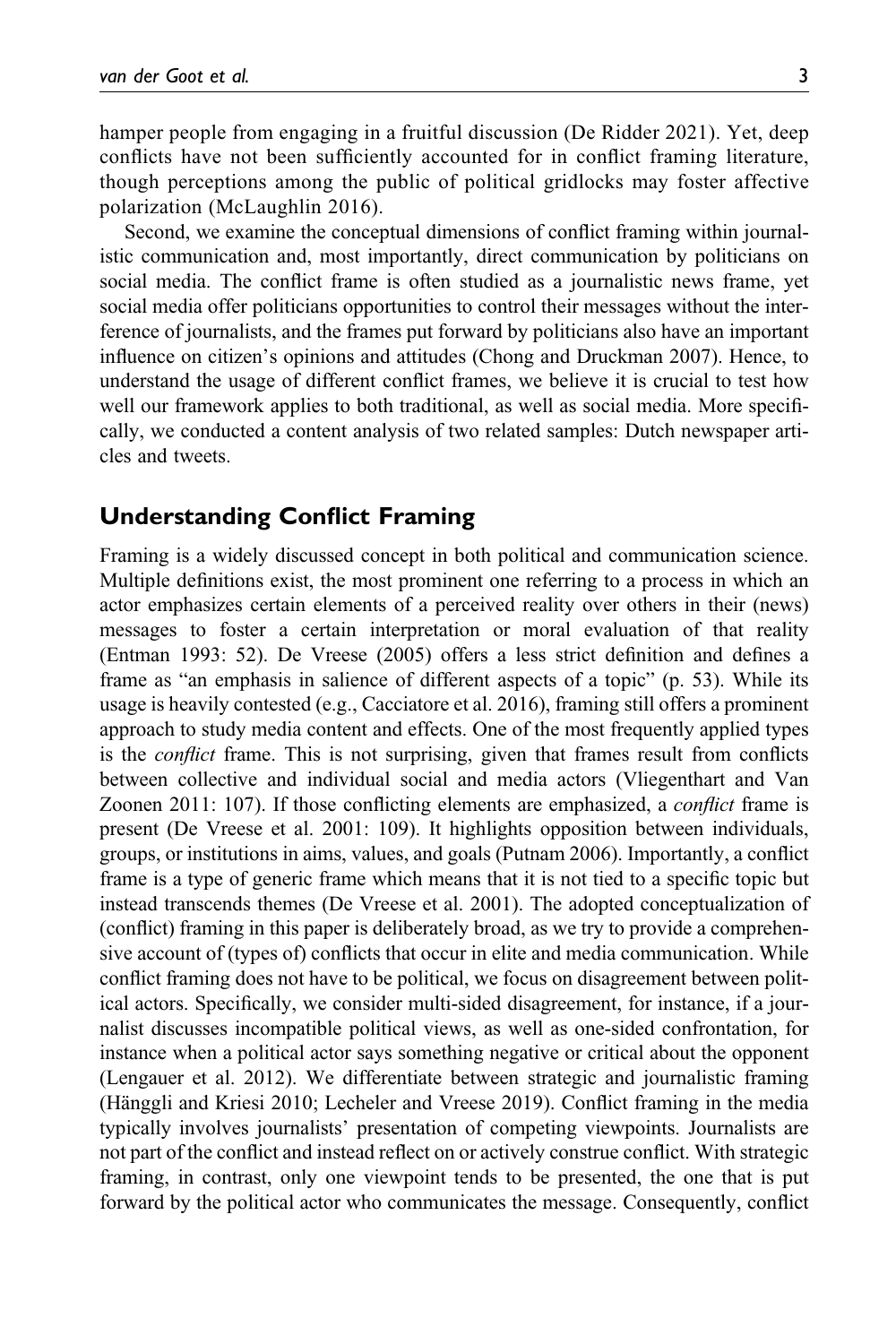framing in politicians' strategic messaging may come in the form of one-sided criticism.

A review of the literature reveals four prominent dimensions of political conflict frames. We have identified these dimensions by focusing on theories that clarify how people and politicians can disagree with each other. We left dimensions out that are not empirically observable.<sup>1</sup> Moreover, since the conflict frame is generic, we focus on overarching dimensions that can be applied to any kind of topic. Our framework is largely based on literature from political epistemology and communication, but we have also considered conceptualizations of conflict in related fields (e.g., interpersonal conflict), and find that there is sufficient overlap between dimensions, signaling that our distinctions grasp the fundamental dimensions of conflict.

According to political communication literature, there are two dimensions of conflicts: first, the style of the conflict (i.e., *civil* or *uncivil*) and, second, the target of the conflict (i.e., personal or substantive; Brooks and Geer 2007; Mutz and Reeves 2005). The latter distinction is often found in studies on interpersonal conflict that differentiate between conflicts over issues/tasks and disagreements that arise due to personal animosity between people (Bruk-Lee et al. 2013). Furthermore, in political epistemology, two other dimensions feature prominently: the extent to which we are fundamentally divided on issues. This means whether the disagreement takes places within a common framework of epistemic and moral presuppositions (i.e., superficial conflict) or not (i.e., deep conflict; Kappel 2018); and whether the disagreement concerns factual matters, or normative ideals and values (Frances 2014). Similar conceptualizations can be found outside the political realm. In the literature on interpersonal conflict, scholars differentiate between fact-based (diverging appraisals of reality), interest-based (incompatible preferences), and value-based conflict (different ideas on what's right and wrong based on other moral foundations; Drake and Donohue 1996). We will elaborate on each dimension in more detail below.

# Dimensions of Political Conflict Frames

# Style of Conflict

Uncivil versus civil conflict. Conflicts vary in their style. Political conflicts can take place in a civil manner, where each party listens to the other, shows respect, justifies its beliefs, and is willing to reevaluate them when faced with reasonable counterarguments (Steenbergen et al. 2003). From a deliberative democracy perspective, civil conflict is essential for democracy as it enables citizens to understand societal problems and to cast an informed vote, and thus legitimizing political decision-making (Gutmann and Thompson 2004; Landemore 2013).<sup>2</sup> However, political debates are also often characterized by uncivil communication (Otto et al. 2020). Goovaerts and Marien (2020: 2) define political incivility as a violation of the social norms of conversation, or specifically, as "politicians' use of impolite, rude or disrespectful language". Incivility can be directed towards other politicians or policies and ideas (Brooks and Geer 2007; Goovaerts and Marien 2020). Examples of incivility include insulting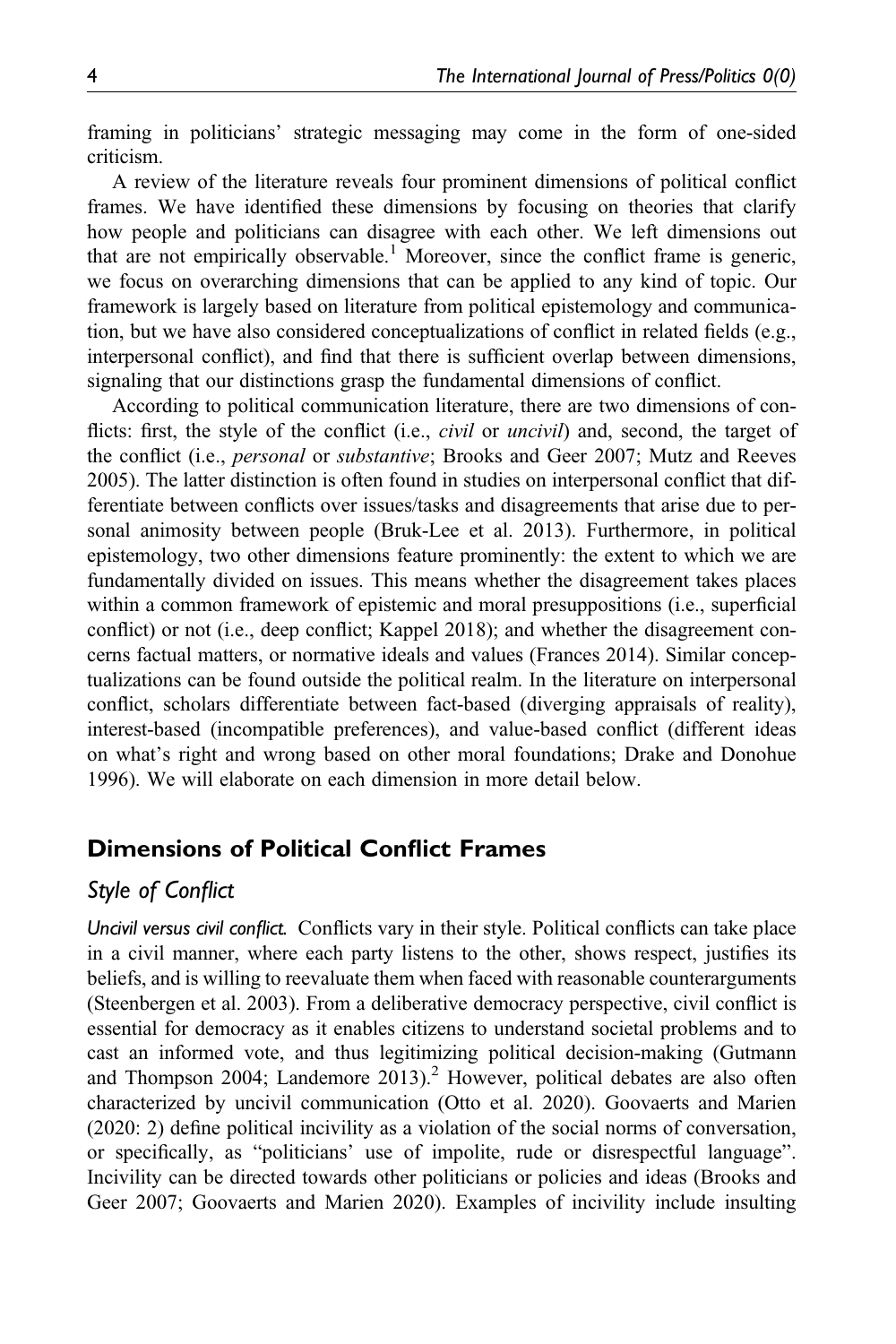language, name-calling, exaggeration, or digital "shouting" (Gervais 2015: 171). While incivility seems more straightforward when an individual politician is attacked, statements about substantive matters can also come across as uncivil, for instance, by disrespecting the positions of political adversaries (e.g., "That's a ridiculous policy proposal!"). Importantly, incivility can be used in combination with any type of content characteristic we will discuss below, and a (un)civil conflict is thus not a standalone frame (see for examples Table 1 or [Table 1A from the Supplementary](https://journals.sagepub.com/doi/suppl/10.1177/19401612221096633) [Information File\)](https://journals.sagepub.com/doi/suppl/10.1177/19401612221096633).

It should be noted that classifying something as closer or further apart from civil discourse is subjective and dependent on context and time. Yet, earlier studies have shown that we can identify incivility when we are confronted with it (Otto et al. 2020; Sobieraj and Berry 2011). For this study, as we deal with short social media messages and newspaper items, we rely on the binary distinction between civil and uncivil conflict.

# Content of Conflict

Substantive versus non-substantive conflicts. Substance also matters. Political conflict can concern disagreement about substantive political issues, but also less substantive matters. One of the key developments in political discourse has been "personalization", the increasing focus on individual politicians and competencies (Van Santen and Van Zoonen 2010: 46). This also transfers to political conflict. Politicians increasingly critique each other's personality traits or misdeeds instead of views (Auter and Fine 2016). If conflict is about political ideas, issues or policies it can be classified as a substantive conflict frame but if one political actor attacks another on personal matters this can be understood as a non-substantive conflict frame (Bartholomé et al. 2018). We explicitly refer to the term 'non-substantive' here and not 'personal', as the subject of a critique is not necessarily a person. A political party, the coalition/opposition, or institutions can also be criticized, for instance, by being called 'untrustworthy' (Auter and Fine 2016). Importantly, the substantive and non-substantive conflict frames can also co-exist in one statement, for instance, if both the character and the views of a politician are criticized (e.g., "You are a liar, there is no climate crisis!"). This means that the nonsubstantive attack does not cease to exist, even though the conflict is also substantive.

Subdimensions of substantive conflict. Political epistemologists construe disagreement as two (or more) parties holding incompatible doxastic attitudes towards a proposition. For instance, one person believes that minimum wage should be raised while the other does not (Matheson 2015). This definition presupposes that a substantive proposition is under discussion, which means that the distinctions drawn by epistemologists should be considered as subdimensions of the *substantive* conflict frame. We do not further classify non-substantive attacks, except when the discrediting of someone's personality or actions is accompanied by an explanation, and thus combined with a substantive conflict frame, the subdimensions apply. The literature differentiates between (1) superficial or deep disagreement, and (2) normative or factual disagreement.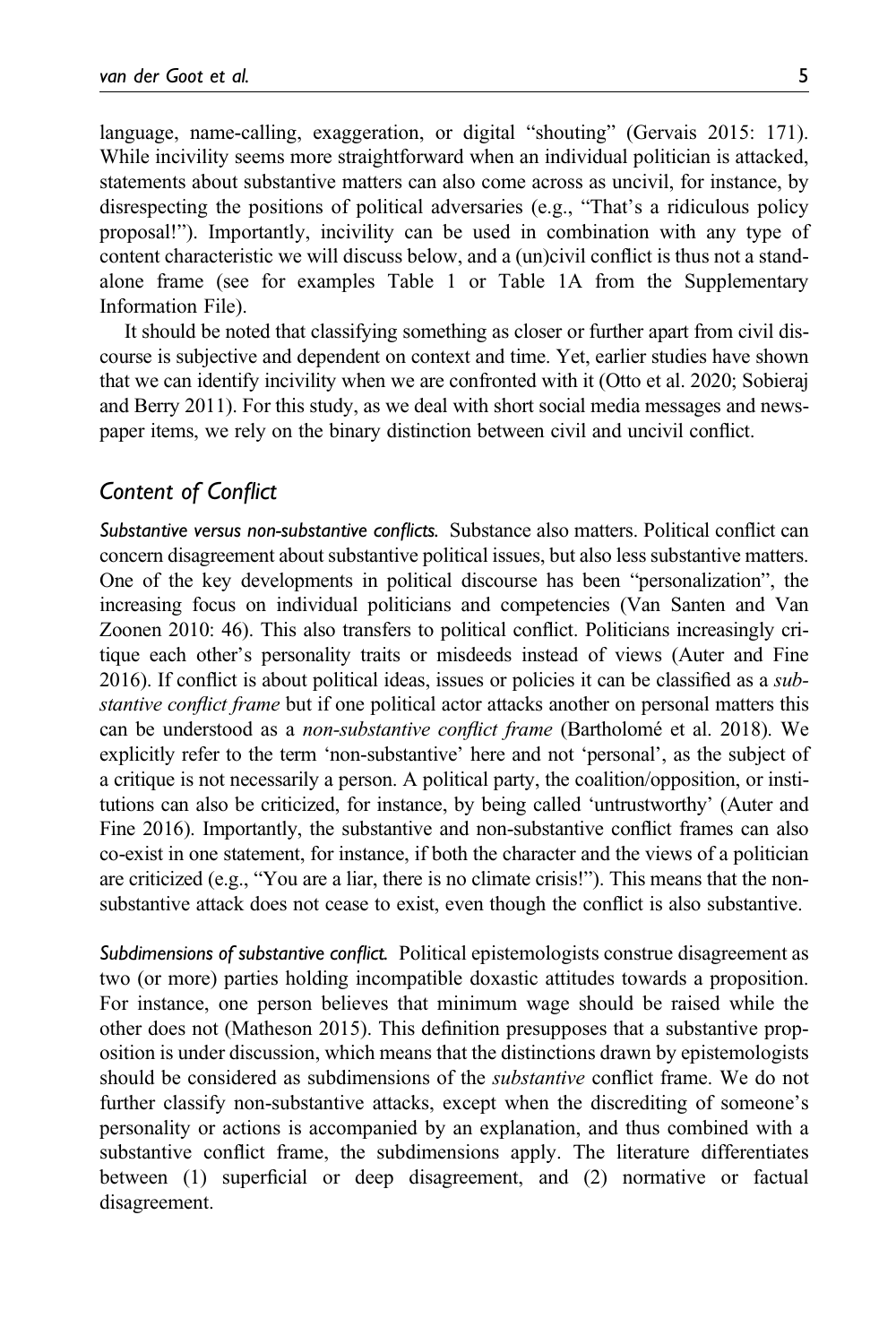|                                                                                                                                                            | Type of frame                                | Example statement                                                                                                                                    |
|------------------------------------------------------------------------------------------------------------------------------------------------------------|----------------------------------------------|------------------------------------------------------------------------------------------------------------------------------------------------------|
| Incivility                                                                                                                                                 |                                              |                                                                                                                                                      |
| Criterion 1: "insulting or belittling Strategic<br>language" (that makes the<br>opponent or his/her ideas look Uncivil                                     | (non-substantive): Civil                     | "Politician B is not honest"<br>"Politician B is a hypocrite and a                                                                                   |
| foolish, deceitful, hypocritical,<br>dangerous or inept)                                                                                                   | Media (non-substantive):<br>Civil<br>Uncivil | liar!"<br>"Politician A questioned the<br>integrity of Politician B"<br>"Politician A mentioned that<br>politician B is "a hypocrite and<br>a liar!" |
| Criterion 2: "exaggerated negative Strategic (substantive) Civil "Politician B gives in to the<br>language" (hyperbolic,<br>misrepresentative exaggeration |                                              | political demands of the left<br>we disagree with"                                                                                                   |
| and digital shouting)                                                                                                                                      | Uncivil                                      | "We believe these ideas are<br>RIDCULOUS, and will not<br>give in to left-wing terror"                                                               |
|                                                                                                                                                            | Media (substantive) Civil                    | "Coalition members are divided<br>about the measures"                                                                                                |
|                                                                                                                                                            | Uncivil                                      | "Tension is rising because the<br>cabinet is adopting poisonous<br>green measures"                                                                   |
| Non-substantiveness                                                                                                                                        |                                              |                                                                                                                                                      |
| "Criticism on character traits,<br>capabilities, physical appearances                                                                                      | Strategic                                    | "Politician B has lost his<br>credibility"                                                                                                           |
| or performances of political<br>actors"                                                                                                                    | Media                                        | "Politician A states that<br>politician B has lost his<br>credibility"                                                                               |
| Substantiveness                                                                                                                                            |                                              |                                                                                                                                                      |
| "Disagreement about, or criticism Strategic<br>on, political idea, problem,<br>legislation or policy"                                                      |                                              | "We disagree with the<br>government, and propose an<br>alternative solution"                                                                         |
|                                                                                                                                                            | Media                                        | "The opposition parties are<br>critical about the ideas of the<br>coalition"                                                                         |
| Deep                                                                                                                                                       |                                              |                                                                                                                                                      |
| Criterion 1: "mentioning of a<br>traditional political division or<br>ideological clash"                                                                   | Strategic                                    | "The government should not<br>leave it to the 'housing market'<br>but should take on its task of<br>public housing."                                 |
|                                                                                                                                                            | Media                                        | "The party deals with an<br>ideological struggle."                                                                                                   |
| Criterion 2: "conflict about<br>trusting or denying scientific<br>evidence, facts or experts"                                                              | Strategic                                    | "It is nonsense that humans<br>influence climate change, the                                                                                         |

| Table I. Operationalization of the Conflict Dimensions. |  |
|---------------------------------------------------------|--|
|                                                         |  |

(continued)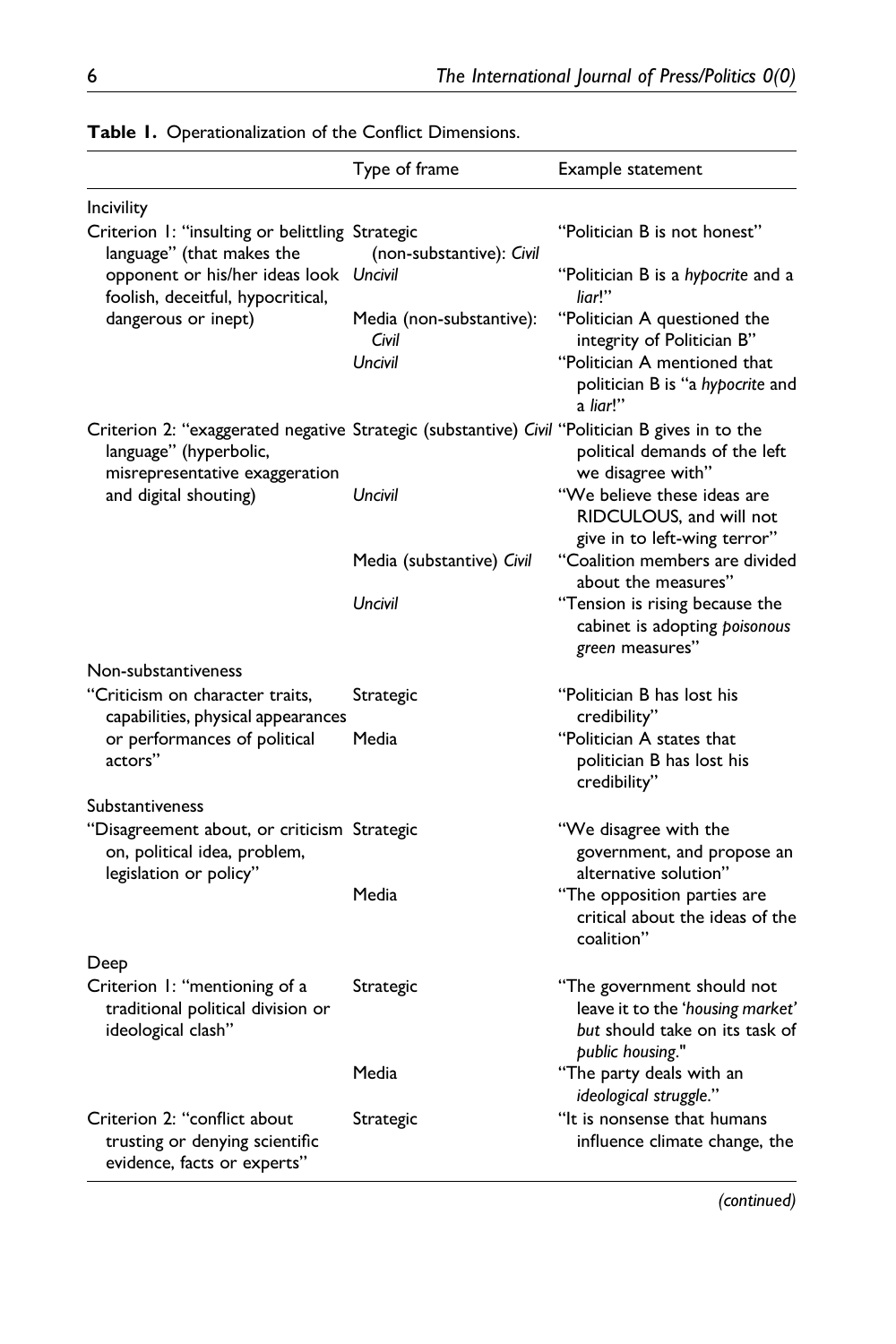|                                                                                                               | Type of frame | Example statement                                                                                                                                                                                |
|---------------------------------------------------------------------------------------------------------------|---------------|--------------------------------------------------------------------------------------------------------------------------------------------------------------------------------------------------|
|                                                                                                               | Media         | climate agreement of Party B<br>is irrational."<br>"Party A believes that the<br>climate agreement of Party B<br>is irrational because they<br>deny that humans can<br>influence climate change" |
| Criterion 3: "conflict about<br>deep-rooted norms or national<br>identity"                                    | Strategic     | "Adjusting the appearance of<br>"Black Pete" is an attack on<br>our culture"                                                                                                                     |
|                                                                                                               | Media         | "Party A called "Black Pete"<br>racism. Party B, emphasized<br>its importance for Dutch<br>tradition"                                                                                            |
| Factual                                                                                                       |               |                                                                                                                                                                                                  |
| "Claims about what is the case"<br>(whether something is true or<br>not)                                      | Strategic     | "It is a lie that Party B will solve<br>the emission crisis, the<br>numbers will stay equal"                                                                                                     |
|                                                                                                               | Media         | "While party A believes there is<br>a crisis that needs solving,<br>party B questions the<br>existence of the crisis all<br>together"                                                            |
| Normative                                                                                                     |               |                                                                                                                                                                                                  |
| "Claims about what ought to be<br>the case" (morally right,<br>permissible, acceptable,<br>necessary or fair) | Strategic     | "This is unacceptable, we should<br>take in more refugees, but<br>the coalition is blocking this"                                                                                                |
|                                                                                                               | Media         | "Party A stresses the need to<br>take in more refugees. The<br>government parties,<br>however, disagree"                                                                                         |

#### Table 1. (continued)

Deep disagreement. Philosophers distinguish between superficial and deep disagreements. Deep disagreements are about fundamental *epistemic* or *moral* principles (De Ridder 2021; Kappel 2018). An epistemic principle tells us how to form our beliefs, or what evidence or experts we should rely on. People do not only disagree about the issue itself, but also about how to gather evidence about the issue, for example, by relying either on scientific evidence, personal experience, or religion. Deep disagreements can be difficult, if not impossible to resolve because people hold different ideas on how to solve them and hence have trouble recognizing their opponents' ideas as rational contributions to the discussion. Scholars argue that political discussions have increasingly become concerned with the epistemic status of facts and experts (Van Aelst et al. 2017). De Ridder (2021) points out that deep disagreements can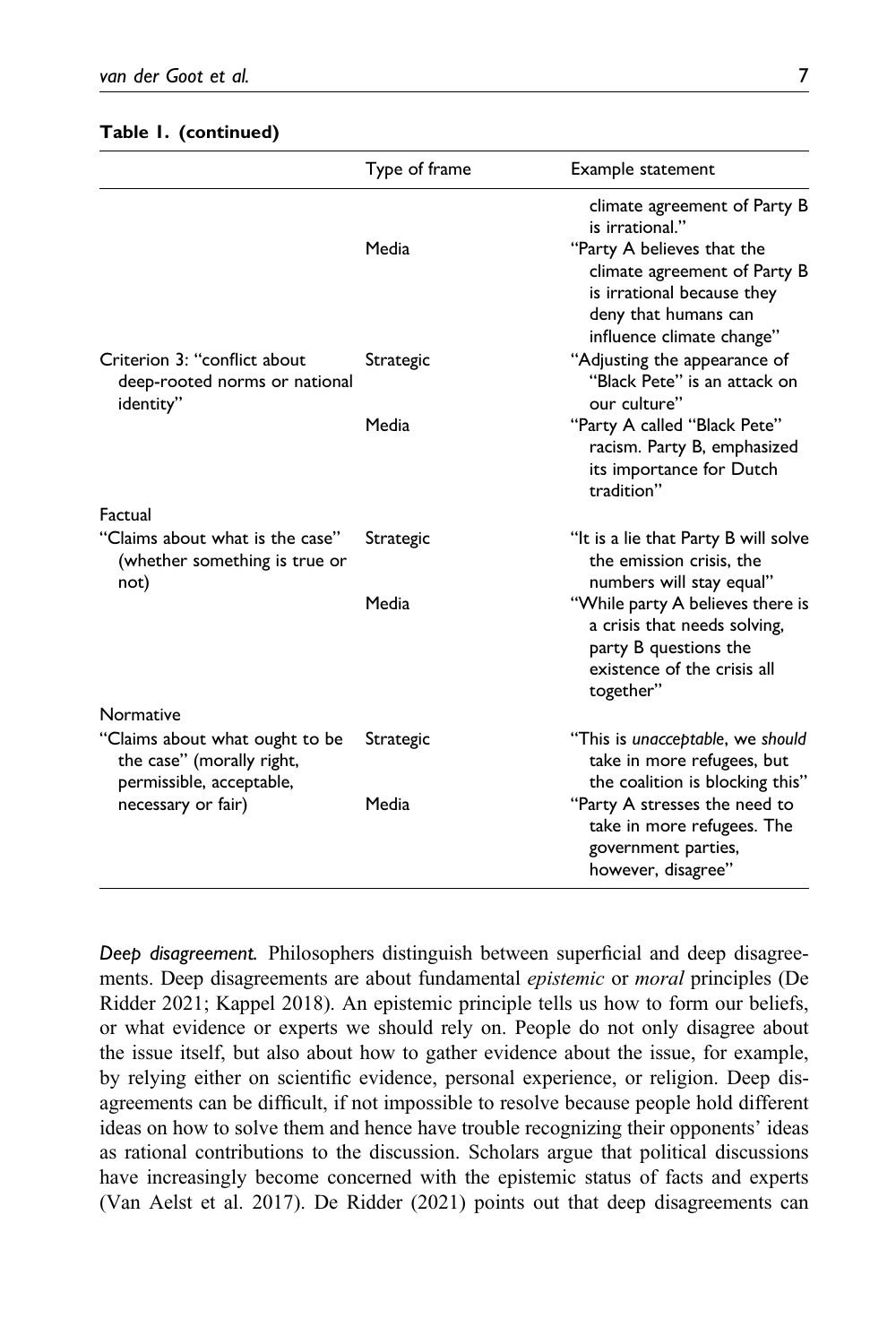also revolve around conflicting moral principles or conflicting prioritization of those principles (e.g., libertarians have different views on equality or individual freedom than socialists). Consequently, people may come to see the reasoning of others not only as irrational but also as immoral, which further complicates the discussion.

In deep disagreements, a policy dispute around, for example, immigration is connected to longstanding and entrenched political divides between left and right, conservatives and liberals, or religious and non-religious views (De Ridder 2021). While it is possible to have a deep disagreement about one policy issue, deep disagreements often tend to involve several related issues: if you disagree with someone about immigration, you are likely to also disagree on the importance of the nation-state and the causes of economic inequality. More extreme cases of deep disagreement take shape in the form of conspiracy theories, where one group believes that the others are systematically being deceived and that their perception about politics or history is fundamentally wrong (Ranalli 2018).

Superficial, or ordinary, disagreements, in contrast, concern isolated issues and they tend to be rationally resolvable because they take place in a common normative and/or epistemic framework. This means that the actors involved in a superficial conflict tend to either share core moral values or have a similar understanding of what counts as reliable evidence (De Ridder 2021). This is not to say that superficial disagreements are always *easy* to solve, but while they can still concern complex and uncertain issues, the disputants agree on how to approach the issue. So, for example, when politicians have a conflict about housing shortages, they may suggest very different approaches to solve the issue, but they do have a common understanding that people need a home and they recognize that further scientific investigation into the effects of the different approaches could settle the disagreement.

Factual and normative disagreement. Finally, the philosophical literature distinguishes between disagreement about normative questions, about what *ought to be* the case, and factual questions, about what is the case (Frances 2014). The majority of political conflicts concern normative issues. Political parties generally disagree because they have conflicting ideas about what the right, fair, or morally permissible decisions are in a certain situation. However, political conflict can also involve factual matters, examples include whether a policy is effective, or what the causes are of social problems (Frances 2014). Although information is abundant, politicians can still disagree about facts as the relevant facts and evidence may be mixed (e.g., unclarity whether the death penalty deters violent crime). Importantly, the difference between normative and factual disagreement is independent of the earlier distinction between deep and superficial disagreements. Both factual and normative disagreements can be deep and superficial (See [Supplementary Information File Table 1A](https://journals.sagepub.com/doi/suppl/10.1177/19401612221096633) for examples).

## Exploring the Use of Conflict Frames

To explore the usage of the conflicts, this study focuses on the conflict frames adopted by journalists in news articles and by politicians on Twitter. Conflict framing has often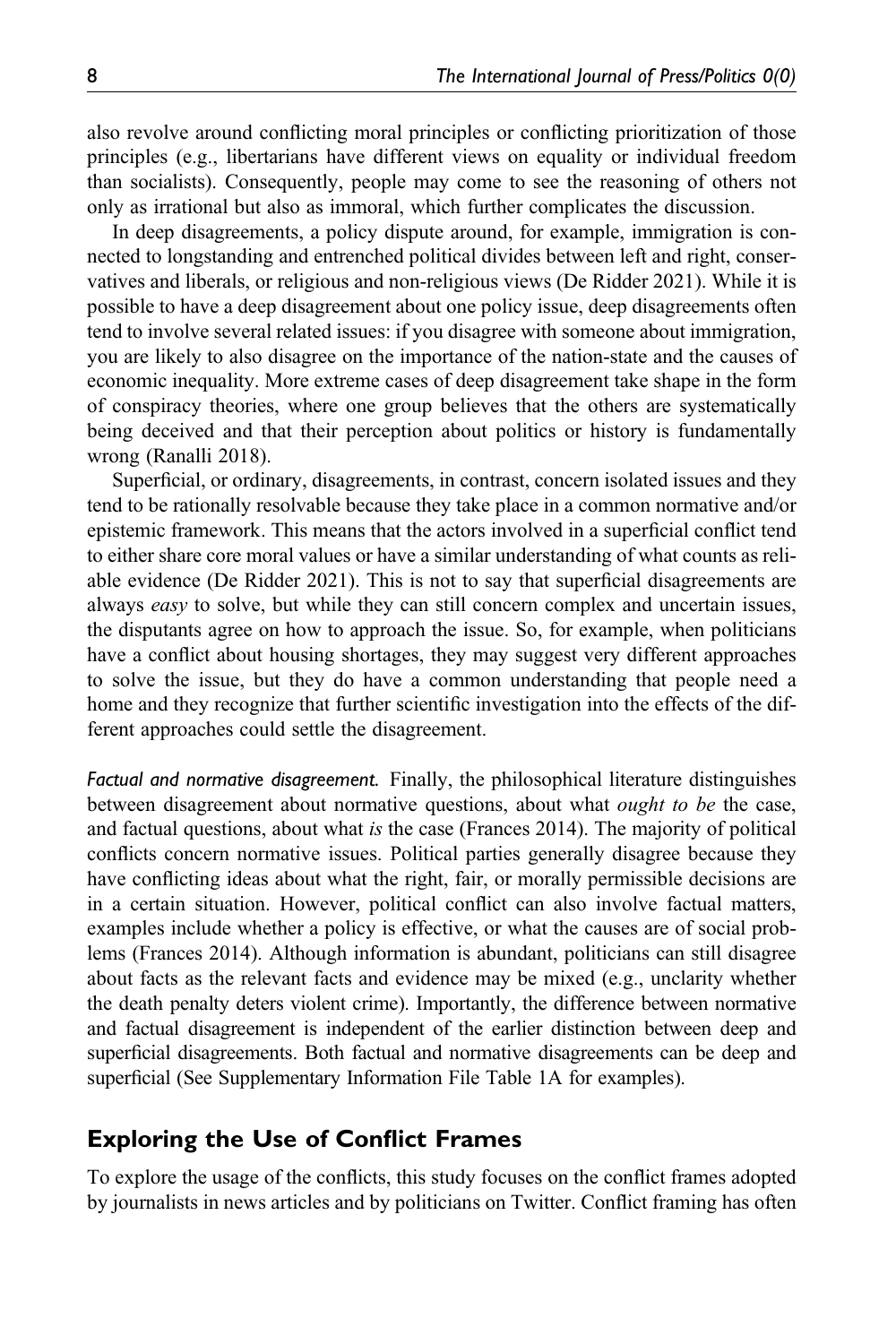been studied as a mediated phenomenon: how journalists report on disagreement between political actors (e.g., Schuck et al. 2016). Importantly, we also need to account for the frames in the direct communication of politicians because they influence citizens' opinion and attitudes (Chong and Druckman 2007). Both political elites and journalists are important actors in the news frame-building process. They mimic but also alter each other frames (Chong and Druckman 2007). The type of frames political actors and journalists adopt may vary because they do not always have the same incentives to adopt a conflict frame or are not constrained by similar professional and ethical rules (Ekman and Widholm 2015). For instance, whereas journalists report on conflicting views to meet journalistic criteria of critical and balanced reporting (Bartholomé et al. 2015), politicians' main aim is to advertise their views by discrediting those of the opponent (Auter and Fine 2016). Politician's communication is examined using Twitter because it is often used by politicians (Ekman and Widholm 2015; Jacobs and Spierings 2016), and tweets tend to have a broad reach: they get frequently picked up by the mass media and are thus also visible to citizens who do not use Twitter (Ekman and Widholm, 2015). Moreover, Twitter appears to be suited to political discussions and conflict as it offers many possibilities for interaction. We pose:

Research Question 1 (RQ1): To what extent are the different conflict frames used in newspaper articles and political tweets?

Furthermore, we examine politicians' tweets more in detail by exploring whether the conflict dimensions differ across parties. This is important as existing research on conflict framing suggests that parties vary in the extent to which they adopt an attack message in their political campaigns (see e.g., Valli and Nai 2020), yet we know little about politicians' conflict framing in non-election period and how the different manifestations of conflicts are used across parties. Research on negative campaigns in the US shows that candidates from challenger parties are more likely to attack their opponent than candidates from incumbent parties since politicians from an underdog position have more to gain from these attacks (Auter and Fine 2016). In a multiparty context, opposition parties are expected to use more conflict framing than the parties in government because it is their role to criticize the government (Haselmayer 2019; Russmann 2017). Additionally, as a key communication strategy of populist parties is to challenge the status quo, and to put an in-group in opposition to different outgroups (e.g., ordinary citizens vs. the corrupt elite), their messages tend to be more antagonistic than those of mainstream parties (Engesser et al. 2017; Hameleers 2018). Besides, as populist parties increasingly challenge the views and reliability of experts (Hameleers 2018), they may use more deep conflict frames.

Research Question (RQ2): How do (1) government parties versus opposition parties and (2) populist versus non-populist parties differ in their use of the dimensions of conflict framing in Tweets?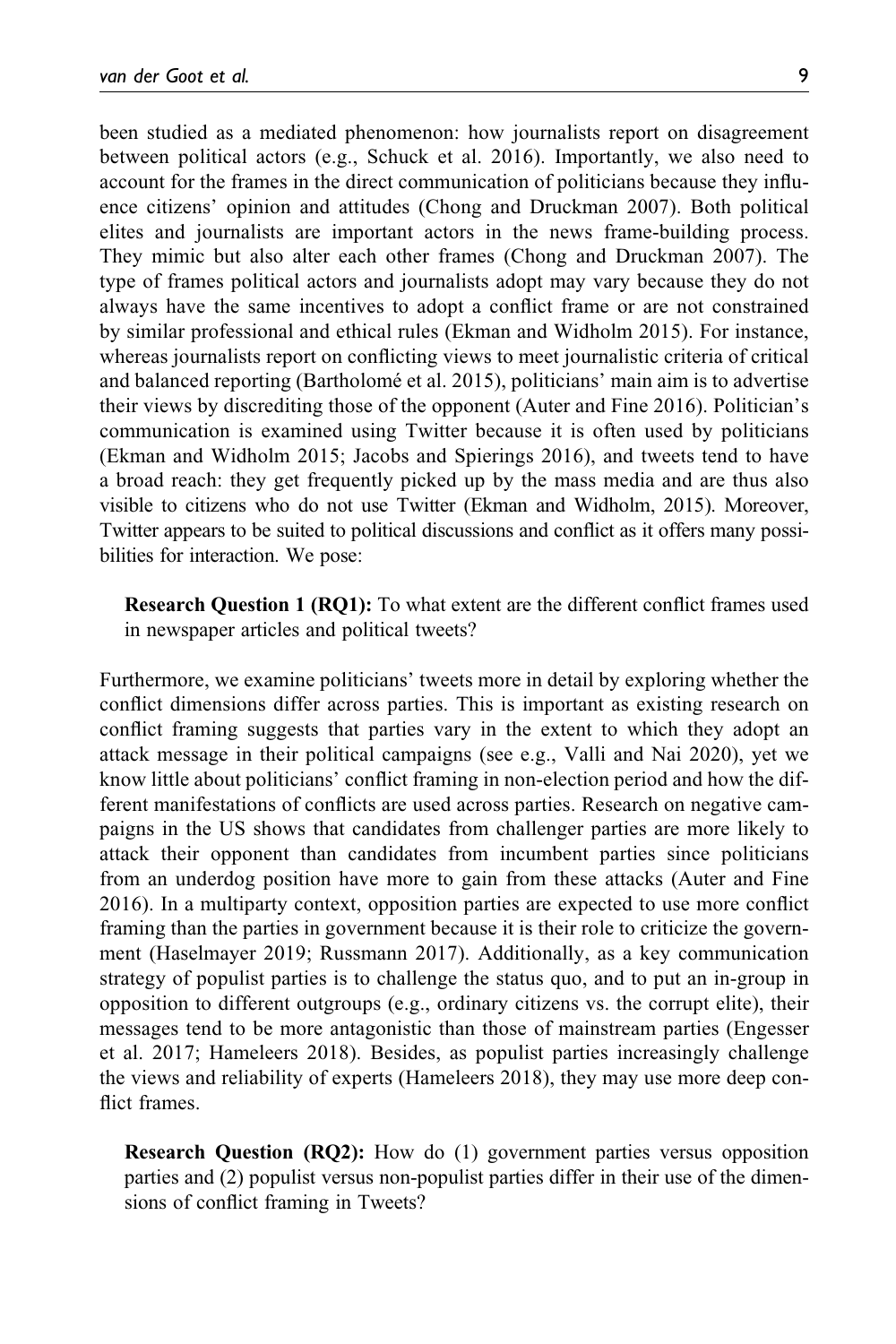# Methods

## Sample

This study focuses on the Netherlands, which is a suitable case for analyzing (online) political conflicts because its political system features a broad range of political parties, and Dutch politicians are very active online (Jacobs and Spierings 2016). Furthermore, in a multiparty system, each party (and politician) has multiple political opponents whom to disagree with and to attack. At the same time, to govern, parties also need each other to form coalitions, and conflicts may therefore be less sharp than in more polarized contexts.

To analyze the presence of conflict frames we conducted a quantitative content analysis of Dutch political news articles and tweets by Members of Parliament (MPs) and their respective political parties.<sup>3</sup> The news articles come from four major newspapers, two quality (NRC Handelsblad; De Volkskrant) and two popular newspapers (De Telegraaf; Algemeen Dagblad). The articles were retrieved from the digital archive NexisUni. Articles had to contain a minimum of one reference to a political party in the headline or lead and one more time in the remainder of the article to be selected. We focus on offline news articles only, as a great deal of the news content that is spread online is also present in print (Ghersetti 2014). The tweets of Dutch MP's and national political parties were collected by relying on the online tool Coosto [\(www.coosto.nl\)](www.coosto.nl). This tool provides a complete archive of the tweets of Dutch political actors (Kruikemeier et al. 2018). We collected the tweets of all political parties ( $N =$ 906) and of all the members of parliament who are active on Twitter (147 members;  $N = 5412$ ).

The research period covers 8 weeks divided over 4 months during the parliamentary year 2019–2020 (November 10–23, 2019; February 11–24, June 17–30, and September 10–23, 2020). We selected all the articles and tweets in this period that met the criteria. The sampling strategy aimed to include many variations in conflict, and therefore we focused on different periods during the year. The final sample consists of 6300 tweets and 482 articles.

## Coding Procedure

We developed a codebook to measure the conflict dimensions (See Table 1). Coders, first, had to indicate whether an article or tweet contained a conflict frame: (1) two or more opposing/conflicting perspectives on a problem (2) any conflict or disagreement; (3) a personal attack; and (4) explicit criticism (Schuck et al. 2016).

For the items with a conflict frame, the frame was analyzed in more detail. For this step, the unit of analysis for articles changed. Coders had to assess for each article whether multiple conflicts were mentioned and if so, these conflicts were treated as a separate unit of analysis. Differences between conflicts were based on whether they relate to different topics or involve different actors. In total, this resulted in 550 conflicts in 482 articles.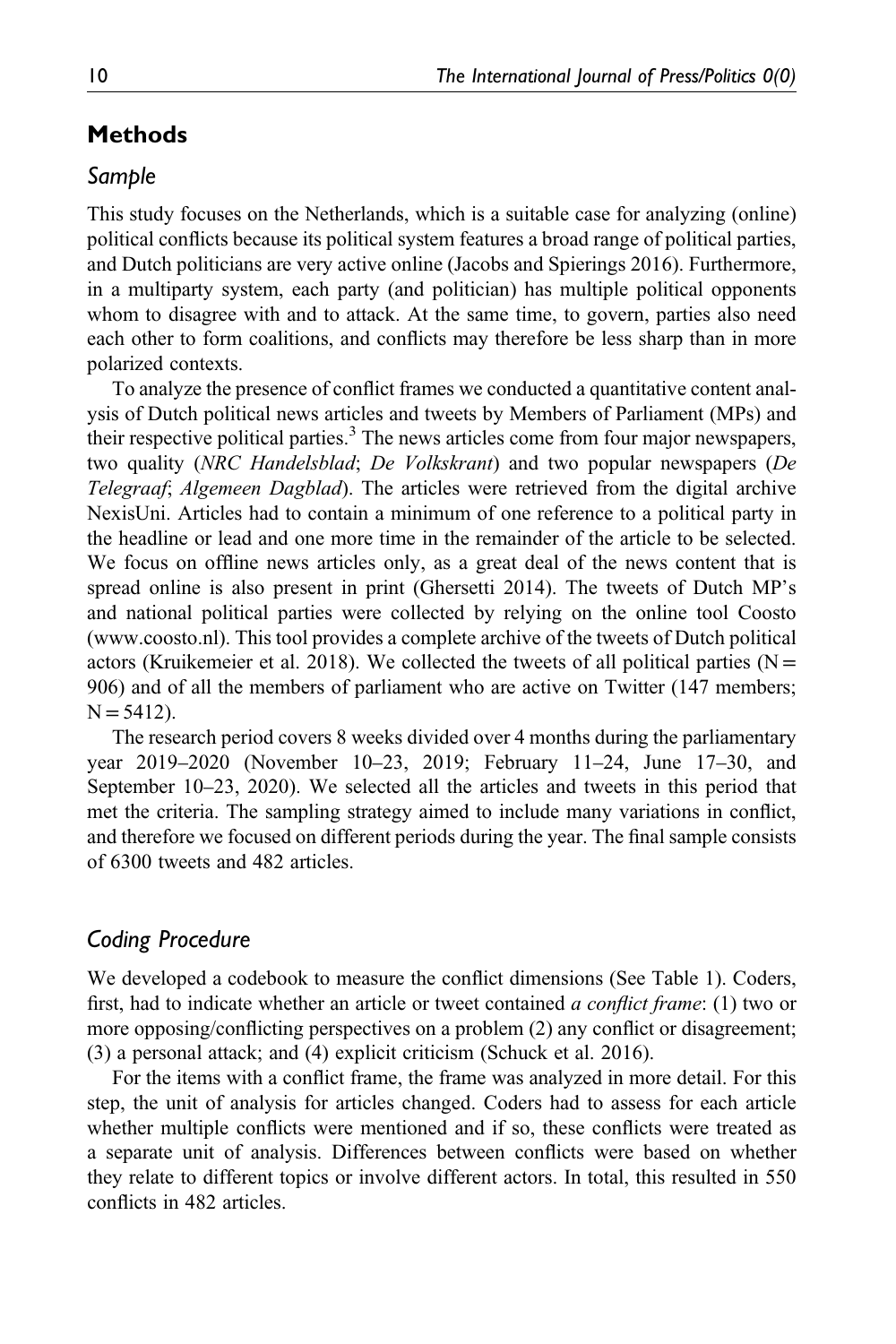The first dimension, *incivility*, was assessed by two indicators which were based on (Gervais 2015). We follow the first category of incivility of Gervais (2015) which relates to the presence of insulting/belittling language (yes/no). For Gervais' (2015) second category, extremizing and inflammatory language, we altered the question wording during the coding process to "exaggerated negative language" (yes/no), as the question was initially not well understood by the coders. The general idea remained similar: coders assessed whether the statements "exaggerate in a misrepresentative fashion the behavior and views of a target" (Gervais 2015: 172). Gervais' (2015) third category, histrionics (e.g., the use of uppercase letters/exclamation marks), was added to the second category as we expected this not to be present very often and because the coders already perceived this as a form of exaggeration. Finally, we added a third category (3) perceived incivility (not, a little bit, or very uncivil). Negativity and incivility are often in the eye of the beholder (Sigelman and Kugler 2003), and we therefore added a question on how coders perceived the conflict. This item was recoded as uncivil for both somewhat and very uncivil (1) and the rest as civil (0). If either one of the incivility items of Gervais (2015) was present and/or it was perceived as uncivil, the item was coded as uncivil. It is important to emphasize that incivility was considered for statements reported or paraphrased (mostly in newspaper coverage) as well as for direct claims (mostly on Twitter; see Table 1)

For the second dimension substantiveness (Bartholomé et al. 2018), coders specified whether the tweet concerned disagreement or criticism on non-substantive matters. A variable was created that indicates the presence (1) or absence (0) of a nonsubstantive conflict frame. Absence of a non-substantive conflict implies that a substantive conflict was present.

If the conflict was substantive, deep and factual/normative disagreement were coded. Deep disagreement was assessed with three indicators according to an iterative process. Both theories and an initial exploration of political news and tweets by political actors informed the first operationalization. The questions were refined throughout the coding process to ensure that deep disagreements were captured when present. As deep disagreements typically revolve around fundamental political clashes coders had to indicate (1) whether a political division or ideological clash was mentioned. A list of political clashes was provided and complemented during the coding process. As deep disagreements often concern a conflict over fundamental epistemic principles, coders assessed (2) whether the conflict was about trusting or denying scientific evidence, facts or experts. Coders considered (3) whether the disagreement concerned deeprooted norms or national identity. If one of the indicators was present, the item was labeled 'deep' (1) and otherwise as 'superficial' (0).

Finally, coders had to analyze whether the conflict concerned facts or normative claims, or both. Not all conflicts were classified as either factual or normative, for instance when there was a reference to a conflict but not explained why (e.g., "the party voted against our motion"). Two dichotomous variables were developed that indicate the presence  $(0 = no; 1 = yes)$  of factual and normative conflict.

Coding was performed by three native coders with knowledge of Dutch politics. The coding of a member of the research team served as the gold standard.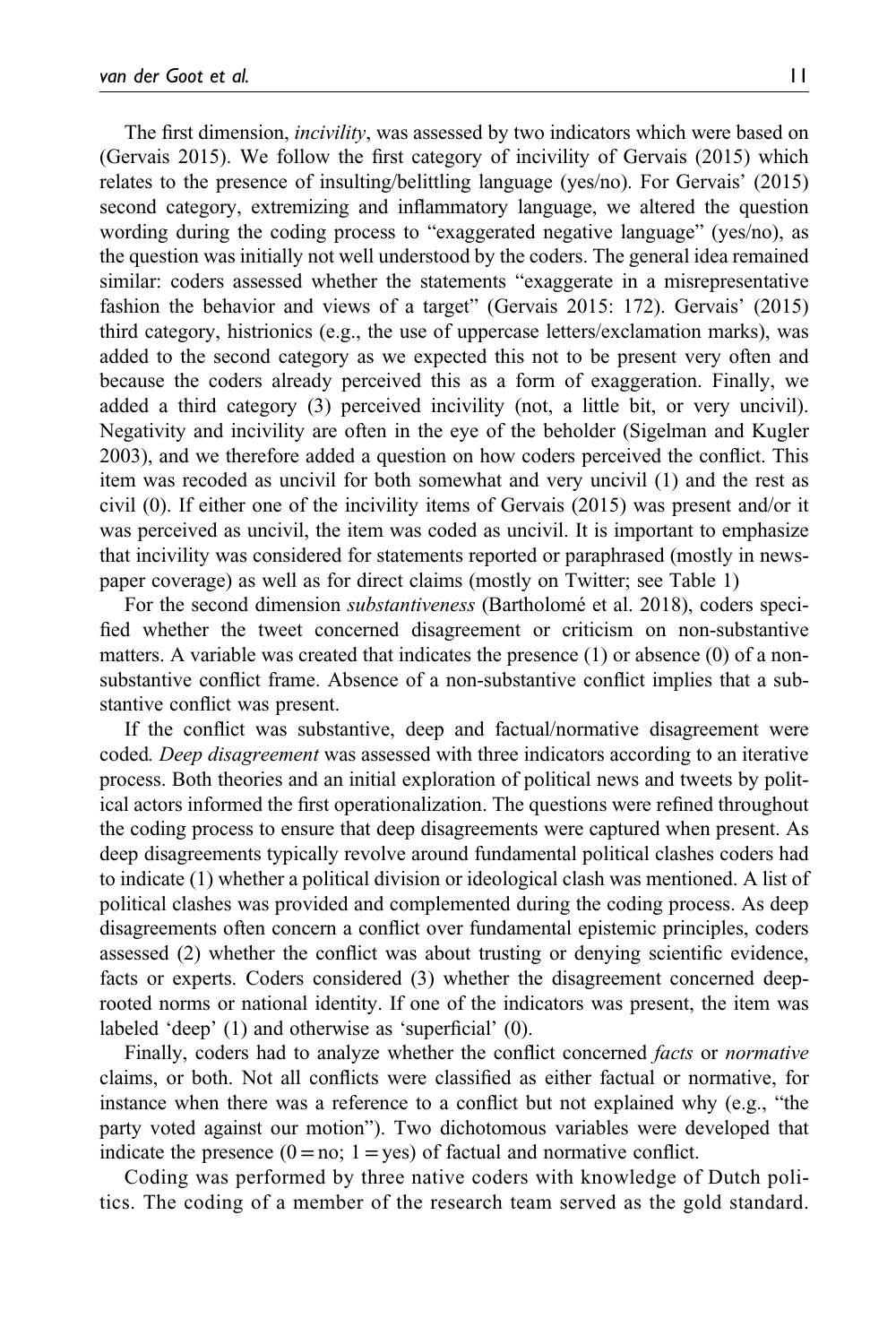The coders followed intensive training sessions: they got acquainted with the codebook, coded examples, and refined the codebook. In the first round of coding, differences were discussed to reach complete agreement and the codebook was expanded with more detailed instructions. In a second round, significant discrepancies between one coder and the reliability coder were resolved by discussing the discrepancies and adding additional decision rules to the codebook. The intercoder reliability test of around 12% of the data indicates that the coders reached sufficient agreement for most items (see [Supplementary Information File, Table A2](https://journals.sagepub.com/doi/suppl/10.1177/19401612221096633); Krippendorff 2004). For normative conflict, the alpha is just above the critical threshold (0.60). This is not uncommon for highly skewed dichotomous variables because the reliability scores of such variables tend to be particularly sensitive to disagreement among coders. While most items are clearly normative and contain words that express this (e.g., necessary/ unfair), the items that included a more implicit opinion were not in all cases consistently coded by the different coders. Hence, some of these implicit normative conflicts might have been overlooked. As the level of agreement still allows for drawing tentative conclusions, we consider it informative to discuss our findings related to normative conflict. However, exact numbers need to be interpreted with caution.

## Independent Variables

Additionally, several other binary explanatory variables were included: whether the party(member) is part of the government, a left-wing populist actor (i.e., SP), or a right-wing populist actor (i.e., PVV or FvD). For the categorization of the populist parties, we relied on the classification by 'PopuList' (Rooduijn et al. 2019).

## Results

## Usage of Conflict Dimensions

Figure 1 shows the proportion of the different dimensions in the tweets and newspaper articles with a conflict frame: 25% of the tweets and 67% of the news articles contained a conflict frame, and the figure thus shows how the conflict dimensions are used within these samples (for the nested percentages of the dimensions in the full sample see [Supplementary Information File, Table A3](https://journals.sagepub.com/doi/suppl/10.1177/19401612221096633)). We will also discuss how often different dimensions occur together.

First, all political conflict frame dimensions are present in both types of media. Most conflict frames concern a substantive issue. Only 18% of the tweets and 11% of the news articles contain a non-substantive attack. Moreover, the non-substantive attacks are often combined with a substantive conflict frame: 68% of all nonsubstantive attacks co-occur with a substantive conflict frame. Hence, if politicians attack the personality of a politician, they often also provide a substantive reason for this attack or discuss how they disagree with the views of that politician.

Most conflicts are also civil, 38% of the tweets and 27% of the conflicts in newspapers are uncivil. Both incivility and non-substantive attacks tend to be connected, of all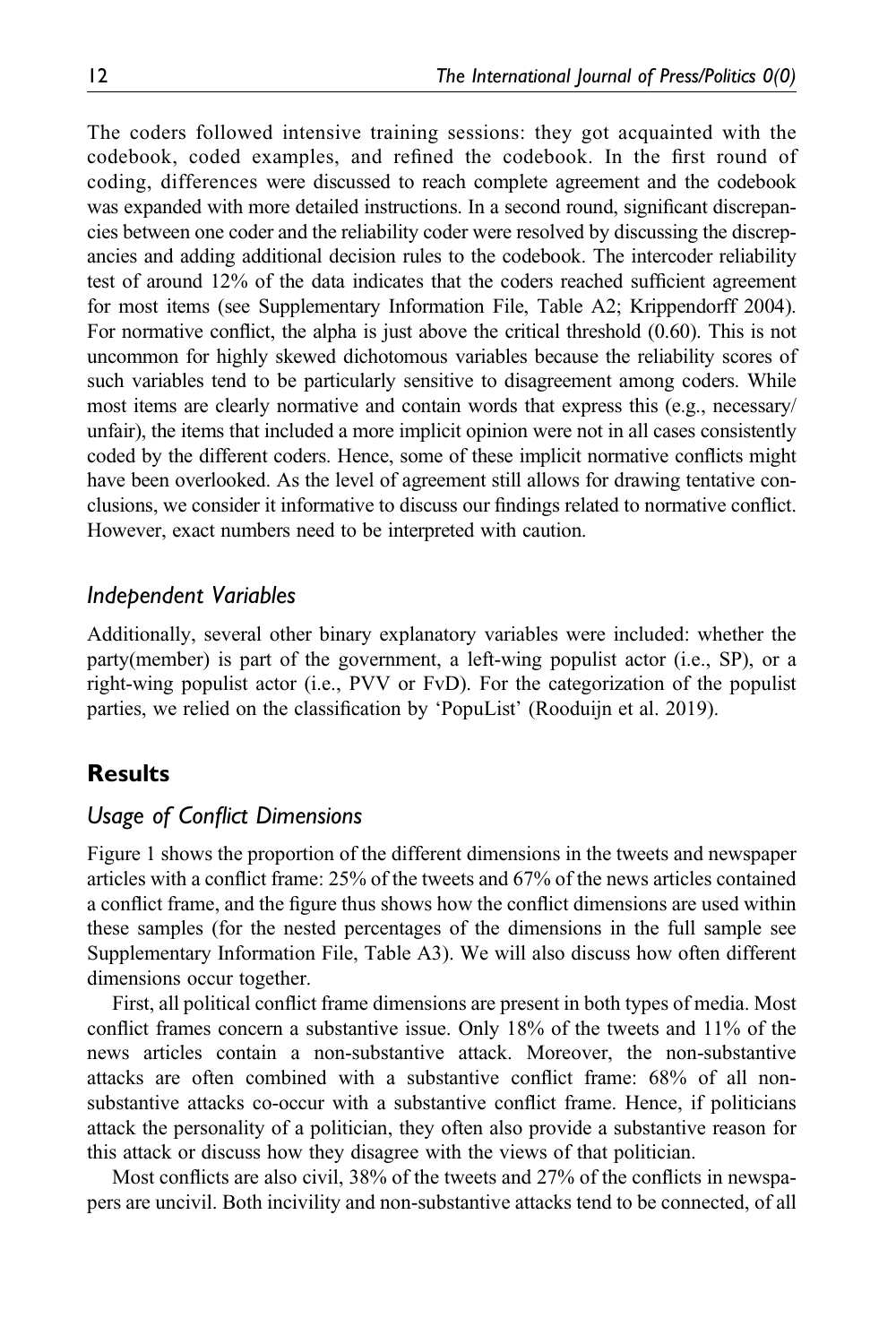

**Figure 1.** Percentage of the conflict frames.

Note. The figure shows the proportion of the dimensions for the sample of the data with a conflict frame. The percentages include both cases where the dimensions occur in isolation or combination with other dimensions.

the non-substantive attacks in the sample 80% is uncivil. Yet, also substantive conflicts, which are not combined with a non-substantive attack, are found to be uncivil (27%). While more common, the use of incivility is thus not limited to personal attacks.

Besides, 16% of the conflicts in tweets and 30% of the conflicts in newspapers are deep, which shows that it is important to distinguish between superficial and deep conflict. Also, deep disagreements tend to be more often uncivil (42%), than superficial conflicts (31%). Finally, normative conflict is a lot more common than the occurrence of factual disagreements, 76% of the tweets are normative and 71% of the conflicts in news articles, and only around 9% of the tweets and 8% of the articles are factual. Moreover, of the rather small occurrences of factual conflicts, 34% is also normative, so manifestations of pure factual conflicts frames are rare.

# Comparing Usage Among Political Actors in Tweets

In the next step, and to answer our second research question, we limited the analyses to tweets to explore which political actors are more likely to use the different conflict framing dimensions, see Table 2 for the results (See [Supplementary Information File](https://journals.sagepub.com/doi/suppl/10.1177/19401612221096633) for separated analyses for parties and politicians).

As visible from Table 2, the odds of a conflict frame being present in a tweet from a government party(member) is 65% lower compared to opposition parties. We find similar negative odds ratios for uncivil (OR = 0.557,  $p < 0.01$ ) and non-substantive conflict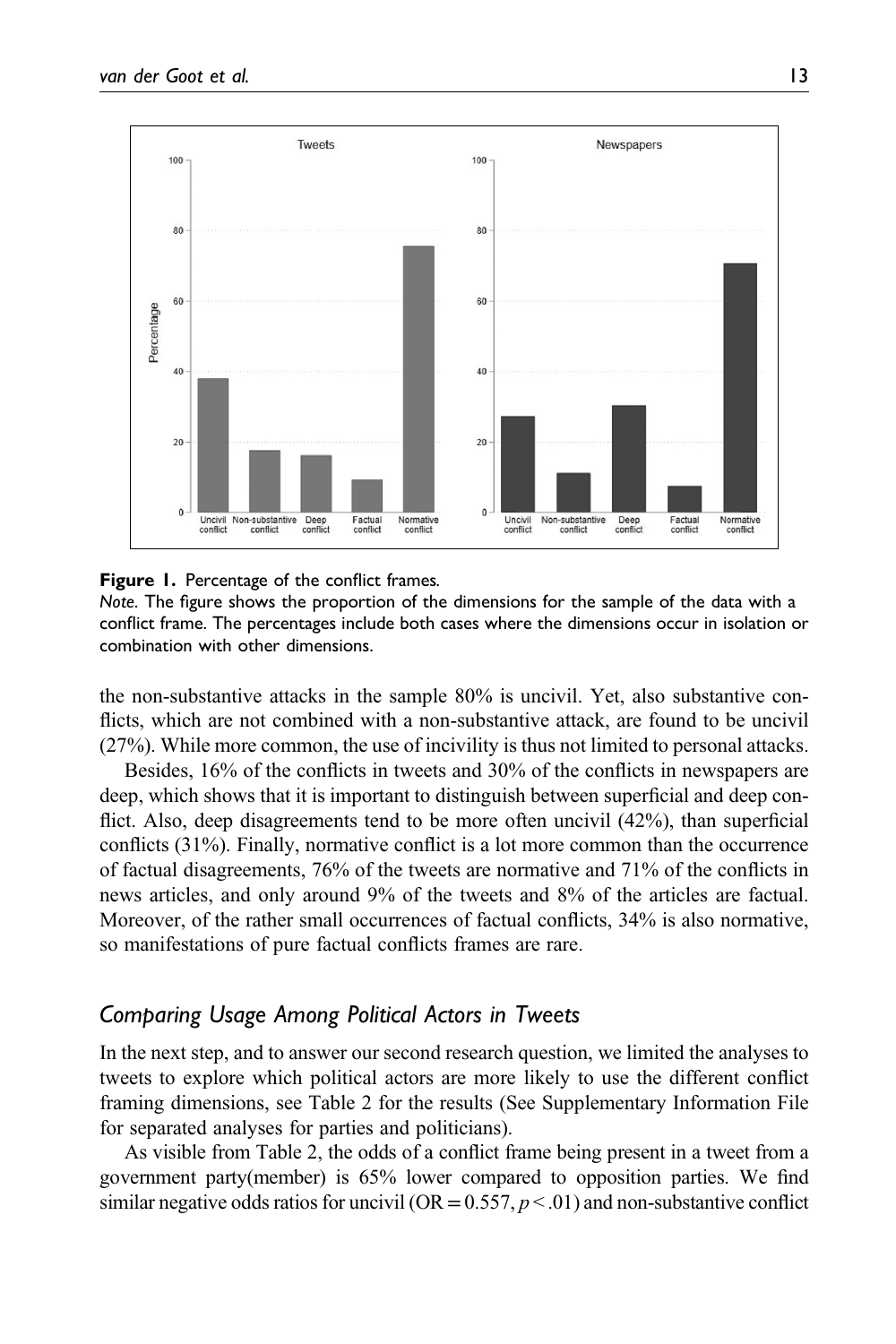|       | Deep                                                                                   | Factual                                                                                       | Normative      |
|-------|----------------------------------------------------------------------------------------|-----------------------------------------------------------------------------------------------|----------------|
|       | 0.627                                                                                  | 0.746                                                                                         | $1.708**$      |
|       | (0.164)                                                                                | (0.233)                                                                                       | (0.346)        |
| 1.071 | 0.966                                                                                  | 0.993                                                                                         | 1.085          |
|       | (0.205)                                                                                | (0.260)                                                                                       | (0.182)        |
|       |                                                                                        | $1.653*$                                                                                      | 0.992          |
|       | (0.458)                                                                                | (0.375)                                                                                       | (0.161)        |
| 1510  | 1417<br>0.0372                                                                         | 1417<br>0.0092                                                                                | 1417<br>0.0053 |
|       | Uncivil<br>$0.557**$<br>(0.104)<br>1.052<br>(0.160)<br>$5.122***$<br>(0.744)<br>0.0960 | Non-substantive<br>$0.391**$<br>(0.117)<br>(0.212)<br>$3.005***$<br>(0.483)<br>1511<br>0.0583 | $2.633***$     |

Table 2. Binary Logistic Regression for the Conflict Framing Dimensions in Tweets.

Note. Odds ratio; Standard errors in parentheses.

 $*_{p}$  < .05,  $*_{p}$  < .01,  $*_{p}$  < .001.

 $(OR = 0.391, p < .01)$ . This means that government parties, or respective politicians, are less likely to adopt a conflict frame in their tweets, and if they do, these conflicts are more often civil and substantive than the tweets of opposition political actors.<sup>4</sup> These results confirm that opposition parties and their members more frequently challenge the status quo, whereas government political actors need to secure it.<sup>5</sup>

Furthermore, both left- and right-wing populist parties tend to adopt a conflict frame more often than mainstream politicians. Moreover, there are significant positive associations with being (a member) of a populist right-wing party and using a conflict frame that is uncivil, non-substantive, deep, and factual. To understand the large odds ratios properly we present the predicted probabilities of the different dimensions for right-wing populist versus mainstream parties in Figure 2. The figure shows that the predicted probability of deep disagreement is 28% for right-wing populist parties and 13% for mainstream politicians. A key element of populist communication is emphasizing opposition between the ordinary citizens and the other (e.g., the elite), and questioning the epistemic status of experts or facts, and it is therefore not surprising that populist parties highlight deep disagreement more often.

## Conclusion

This study aimed to provide a conceptual framework of different dimensions of political conflict frames. The results show the relative presence of the conceptualized dimensions, how they relate to one another, and indicate differential usage of conflict frames among politicians.

First, we found that most of the conflicts are civil. While social media are expected to provide politicians with unlimited opportunities to criticize opponents harshly (Ott 2017), we find that politicians mostly use social media to disagree in more respectful ways. Uncivil disagreement travels across the political spectrum, but is mainly associated with opposition parties, and specifically right-wing populist parties. Populism is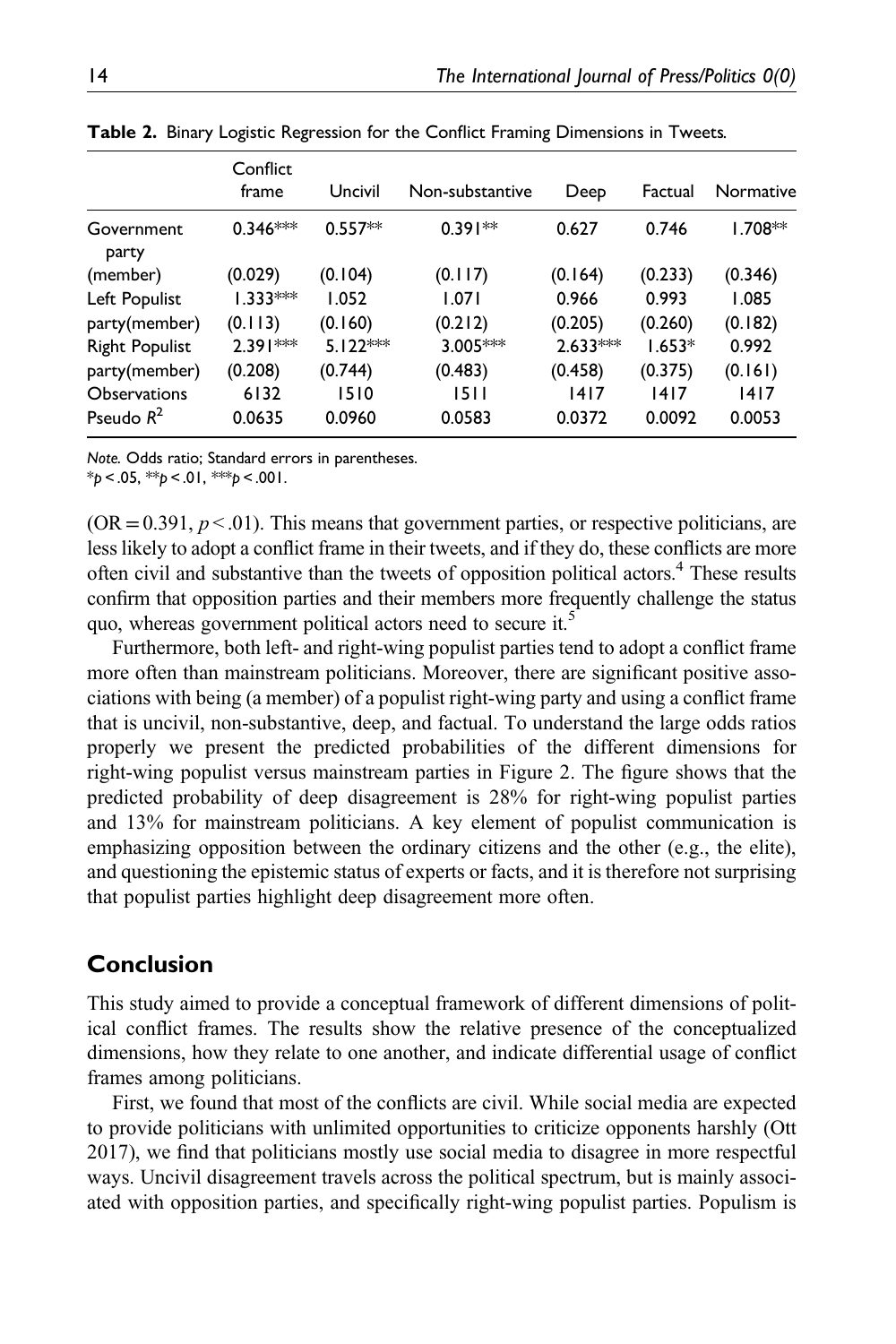

Figure 2. Predicted probabilities conflict framing for mainstream versus right-wing populist party(members).

characterized by strong attacks on the elite (Engesser et al. 2017) and these attacks seem to go hand in hand with an uncivil tone. The context of this study, a multi-party system during routine periods, likely influenced the level of incivility that was found. Although there is not much comparative research on incivility in political debate across countries, especially in the US, rudeness and hostility seem to be more common, with former president Trump as a key example (Walter 2021). Moreover, incivility is more likely during election campaigns when competition is heated (Bartholomé et al. 2018).

Furthermore, following others, we found that non-substantive conflicts are not common. Auter and Fine (2016), for instance, show that most attacks by politicians on Facebook are issue-based rather than personal. It seems that politicians need to primarily show how their ideas differ from their opponents and diminishing the credibility of the opponent is of secondary importance. However, personal attacks occur more often during elections compared to routine periods both on social media (Gross and Johnson 2016) and in (online) newspapers (Bartholomé et al. 2018), and we focused on routine periods specifically.

We also found that conflicts emphasize deep political divides or concern fundamental epistemic principles (i.e., what counts as empirical evidence). These frames are most often used by right-wing populist parties. These types of disagreements were discussed in earlier research as constituting one of the most pressing issues in our current political landscape (Van Aelst et al. 2017). According to the ideal of deliberative democracy, decision-making should rest on the deliberation of different political views (Gutmann and Thompson 2004). The problem with deep disagreements, however, is that it is difficult for discussants to engage in a reasonable exchange of views, because they see the other's way of thinking as invalid, unreasonable, or even as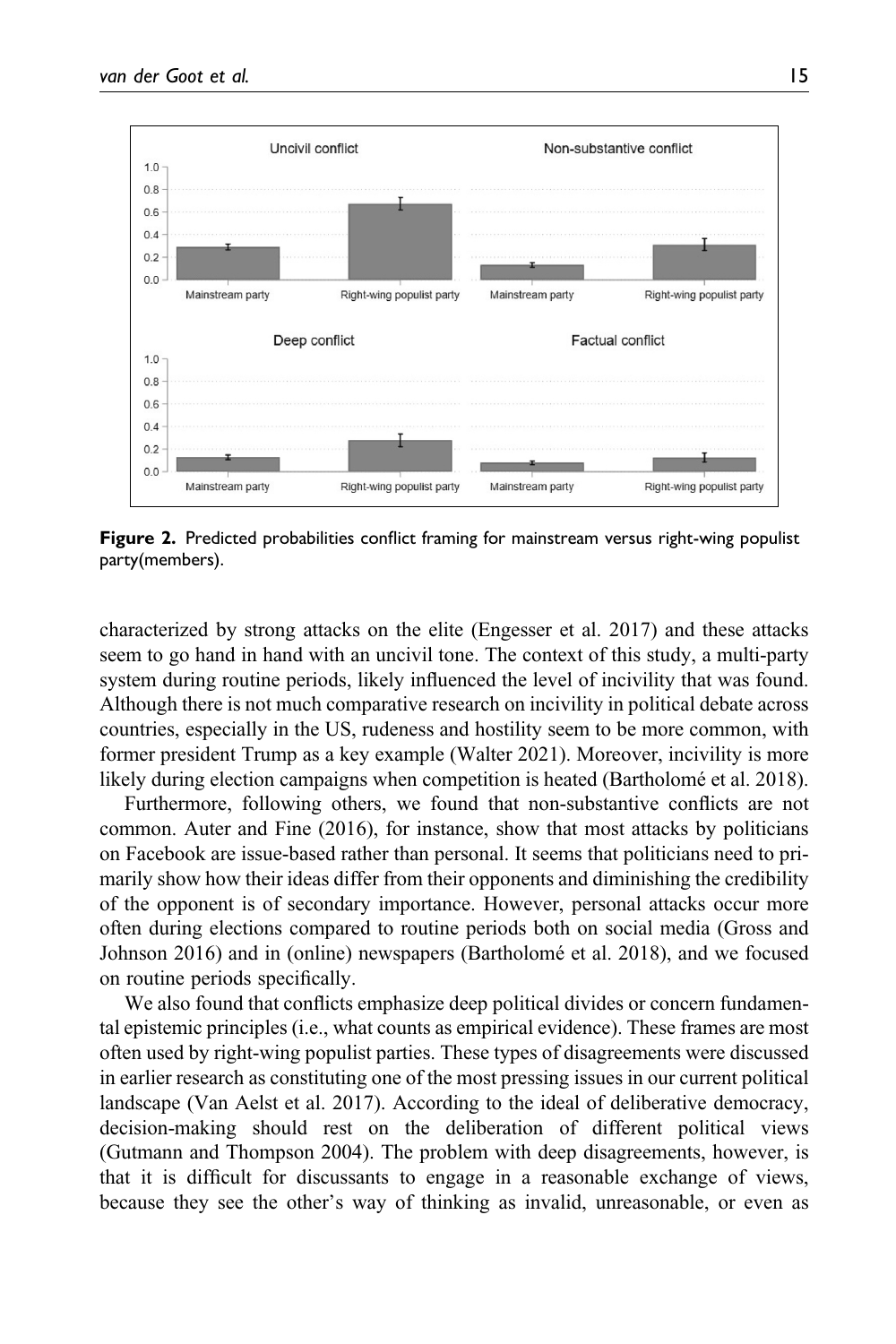plain 'stupid' (De Ridder 2021: 12). In this way, deep disagreements jeopardize the deliberative process. Hence, it is encouraging that we found only a limited presence of deep disagreements.

Finally, a great deal of the disagreement in newspaper articles and tweets concerns views on how things ought to be, and only a smaller part of the conflicts concern facts. This is not surprising, since diverging preferences and interests are defining features of democracy (Schattschneider 1960). Emphasizing or justifying policy positions is necessary for convincing citizens of their importance. Facts, in contrast, often form the foundation of a debate (i.e., politicians use facts to back up normative statements), but are, to a lesser extent, subject to debate. The limited presence of factual conflict online may also be context-dependent and could be more common in, for instance, the US, where partizanship is often connected to which facts you believe (Hannon 2021).

This study has some limitations. First, we examined our conceptual framework in one context. While we believe our conceptual dimensions can be used in future research to compare the usage of conflicts across different media and political systems, due to the iterative process of coding and refining the codebook the questions that help identify deep disagreement may be slightly geared to the Dutch context. These questions, therefore, may need to be fine-tuned if used in different contexts to grasp context-dependent deep conflicts. Further, it was challenging to operationalize subtle philosophical distinctions, and for normative conflict an even more precise operationalization needs to be specified.

Notwithstanding these limitations, this study has provided the much-needed nuance to current work on (online) conflict framing and functions as a starting point for further research into the desirability of conflict framing for democracy. Aggressive attacks can be appealing to citizens (Otto et al. 2020), but may also be harmful to democracy as they may increase cynical attitudes (Mutz and Reeves 2005). Civil disagreement on substantive issues, in contrast, could foster reasonable debate among citizens (Landemore 2013). However, for political deliberation to function properly there needs to be a willingness of both sides to understand each other's views, but deep disagreements may threaten this. If politicians cannot seem to agree on basic epistemic principles, such as what counts as evidence, deliberation may seem pointless, with increasing polarization as a result (De Ridder 2021; Hannon 2021). So even if political conflicts are civil and cover substantive issues, they could still impact democracy negatively if they emphasize deeply entrenched differences.

#### Declaration of Conflicting Interests

The author(s) declared no potential conflicts of interest with respect to the research, authorship, and/or publication of this article.

#### Funding

The author(s) disclosed receipt of the following financial support for the research, authorship, and/or publication of this article: This work was supported by the Nederlandse Organisatie voor Wetenschappelijk Onderzoek, (grant number 406.DI.19.055).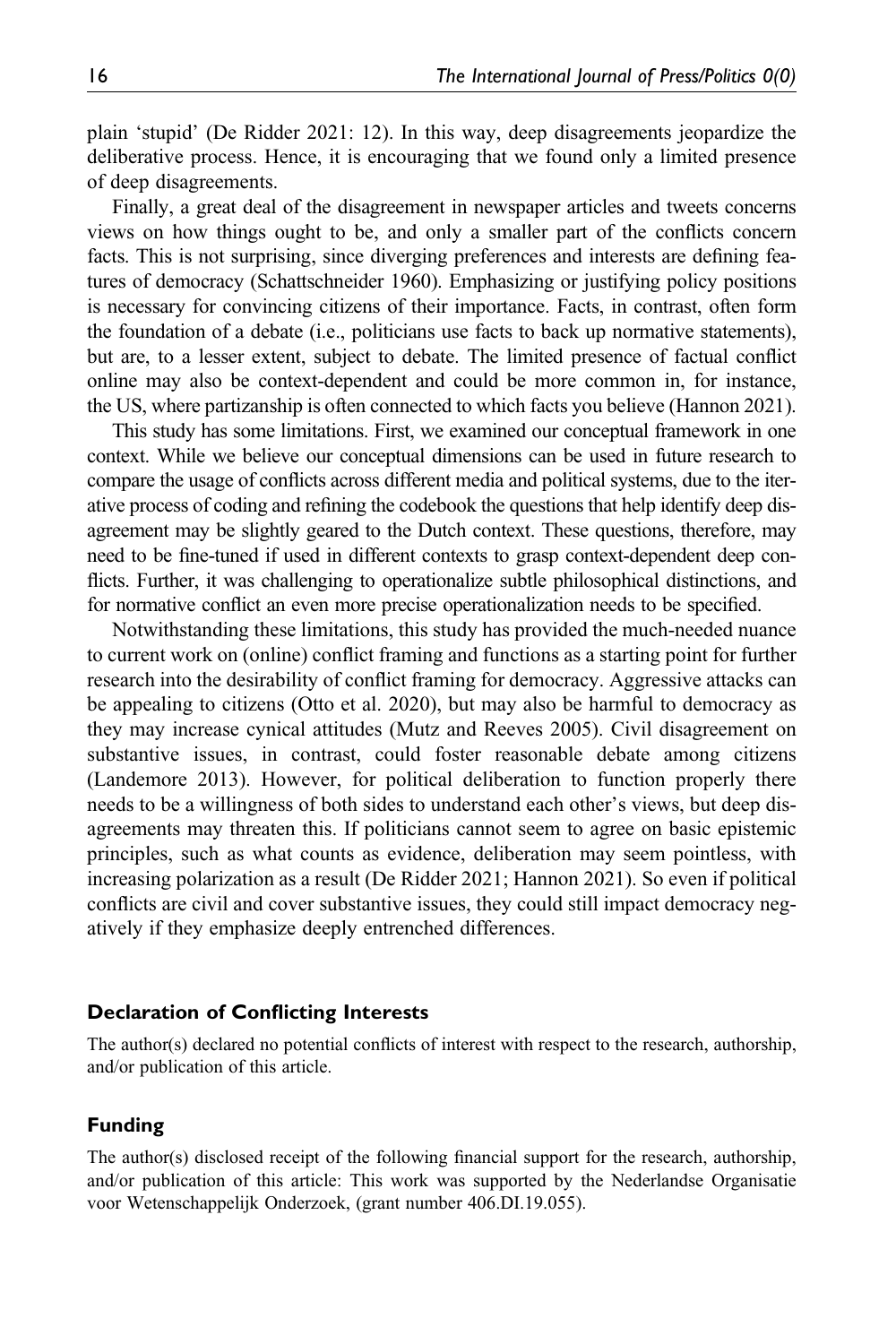#### ORCID iD

Emma van der Goot **<https://orcid.org/0000-0002-1799-2072>** 

#### Supplemental Material

Supplemental material for this article is available online.

#### **Notes**

- 1. We excluded the difference between genuine or merely apparent conflict (Frances 2014: 18). Apparent conflicts arise because people are using the same terms but with different meanings. According to Ballantyne (2016), it is hard to recognize these conflicts. Since this study is concerned with empirically investigating the presence of conflict frames, we left the dimension out. Another related distinction we left out is between realistic and nonrealistic conflict as we cannot classify the underlying motives of a conflict. While realistic conflict is characterized by incompatibilities of values and interests, nonrealistic conflict arises for other reasons such as tension release or an error (Mack and Snyder 1957).
- 2. Other normative perspectives may value civil conflict differently (Strömbäck 2005).
- 3. The data underlying this article will be shared at reasonable request to the corresponding author.
- 4. If we separate the results for politicians and parties, we find that the significant difference for uncivil or non-substantive conflict only holds for individual politicians (See Supplementary Information File Table A5 and A6). Opposition parties are, thus, not more likely to adopt an uncivil or non-substantive conflict frame than government parties.
- 5. We investigated whether conflict frames are also proportionally more common among opposition parties and their members. The findings remain largely similar. However, we do find that the usage of deep conflict frames is proportionally higher among politicians from opposition parties (17%), than among politicians from government parties (8%; X2  $(1, N = 1134) = 9.94, p < 0.01$ .

#### References

- Auter, Z. J., and J. A. Fine. 2016. "Negative Campaigning in the Social Media Age: Attack Advertising on Facebook." Political Behavior 38 (4):999–1020. DOI: [10.1007/s11109-](http://doi.org/10.1007/s11109-016-9346-8) [016-9346-8.](http://doi.org/10.1007/s11109-016-9346-8)
- Ballantyne, N. 2016. "Verbal Disagreements and Philosophical Scepticism." Australasian Journal of Philosophy 94 (4):752–65. DOI: [10.1080/00048402.2016.1149200](http://doi.org/10.1080/00048402.2016.1149200).
- Bartholomé, G., S. Lecheler, and C. de Vreese. 2015. "Manufacturing Conflict? How Journalists Intervene in the Conflict Frame Building Process." The International Journal of Press/ Politics 20 (4):438–57. DOI: [10.1177/1940161215595514.](http://doi.org/10.1177/1940161215595514)
- Bartholomé, G., S. Lecheler, and C. de Vreese. 2018. "Towards A Typology of Conflict Frames: Substantiveness and Interventionism in Political Conflict News." Journalism Studies 19 (12):1689–711. DOI: [10.1080/1461670X.2017.1299033.](http://doi.org/10.1080/1461670X.2017.1299033)
- Brooks, D. J., and J. G. Geer. 2007. "Beyond Negativity: The Effects of Incivility on the Electorate." American Journal of Political Science 51 (1):1-16. DOI: [10.1111/j.](http://doi.org/10.1111/j.1540-5907.2007.00233.x) [1540-5907.2007.00233.x.](http://doi.org/10.1111/j.1540-5907.2007.00233.x)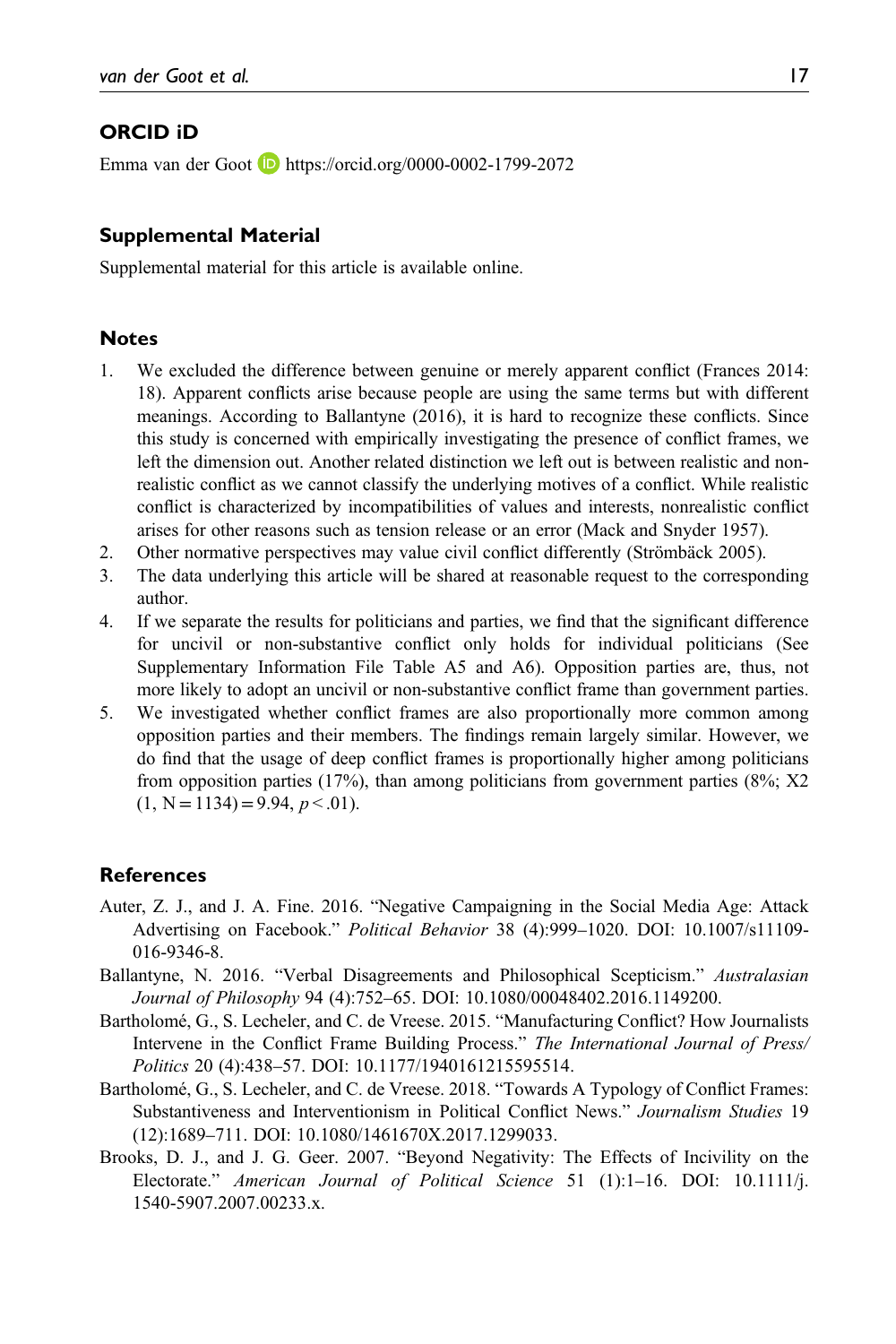- Bruk-Lee, V., A. E. Nixon, and P. E. Spector. 2013. "An Expanded Typology of Conflict at Work: Task, Relationship and Non-Task Organizational Conflict as Social Stressors." Work & Stress 27 (4):339–50. DOI: [10.1080/02678373.2013.841303](http://doi.org/10.1080/02678373.2013.841303).
- Cacciatore, M. A., D. A. Scheufele, and S. Iyengar. 2016. "The End of Framing as we Know it … and the Future of Media Effects." Mass Communication and Society 19 (1):7–23. DOI: [10.](http://doi.org/10.1080/15205436.2015.1068811) [1080/15205436.2015.1068811](http://doi.org/10.1080/15205436.2015.1068811).
- Chong, D., and J. N. Druckman. 2007. "A Theory of Framing and Opinion Formation in Competitive Elite Environments." Journal of Communication 57 (1):99–118. DOI: [10.](http://doi.org/10.1111/j.1460-2466.2006.00331.x) [1111/j.1460-2466.2006.00331.x.](http://doi.org/10.1111/j.1460-2466.2006.00331.x)
- De Ridder, J. 2021. "Deep Disagreement and Political Polarization." In Political Epistemology, ed. M. Hannon and E. Edenberg. Oxford: Oxford University Press, pp. 226–243.
- De Vreese, C. H. 2005. "News Framing: Theory and Typology." Information Design Journal & Document Design 13 (1):51–62. doi: [10.1075/idjdd.13.1.06vre](http://doi.org/10.1075/idjdd.13.1.06vre)
- De Vreese, C., J. Peter, and H. A. Semetko. 2001. "Framing Politics at the Launch of the Euro: A Cross-National Comparative Study of Frames in the News." Political Communication 18 (2): 107–22. DOI: [10.1080/105846001750322934.](http://doi.org/10.1080/105846001750322934)
- Drake, L. E., and W. A. Donohue. 1996. "Communicative Framing Theory in Conflict Resolution." Communication Research 23 (3):297–322. DOI: [10.1177/009365096023003003](http://doi.org/10.1177/009365096023003003).
- Ekman, M., and A. Widholm. 2015. "Politicians as Media Producers: Current Trajectories in the Relation Between Journalists and Politicians in the age of Social media." Journalism Practice 9 (1):78–91. DOI: [10.1080/17512786.2014.928467](http://doi.org/10.1080/17512786.2014.928467).
- Engesser, S., N. Ernst, F. Esser, and , and F. Büchel. 2017. "Populism and Social Media: How Politicians Spread a Fragmented Ideology." Information, Communication & Society 20 (8):1109–26. DOI: [10.1080/1369118X.2016.1207697.](https://doi.org/10.1080/1369118X.2016.1207697)
- Entman, R. M. 1993. "Framing: Toward Clarification of a Fractured Paradigm." Journal of Communication 43 (4):51–8. doi[:10.1111/j.1460-2466.1993.tb01304.x](http://doi.org/10.1111/j.1460-2466.1993.tb01304.x)
- Frances, B. 2014. Disagreement. Cambridge: Polity Press.
- Fridkin, K. L., and P. J. Kenney. 2008. "The Dimensions of Negative Messages." American Politics Research 36 (5):694–723. DOI: [10.1177/1532673X08316448](http://doi.org/10.1177/1532673X08316448).
- Gervais, B. T. 2015. "Incivility Online: Affective and Behavioral Reactions to Uncivil Political Posts in a Web-Based Experiment." Journal of Information Technology & Politics 12 (2): 167–85. DOI: [10.1080/19331681.2014.997416.](http://doi.org/10.1080/19331681.2014.997416)
- Ghersetti, M. 2014. "Still the Same?: Comparing News Content in Online and Print media." Journalism Practice 8 (4):373–89. DOI: [10.1080/17512786.2013.813201.](http://doi.org/10.1080/17512786.2013.813201)
- Goovaerts, I., and S. Marien. 2020. "Uncivil Communication and Simplistic Argumentation: Decreasing Political Trust, Increasing Persuasive Power?" Political Communication, 1–21. DOI: [10.1080/10584609.2020.1753868](http://doi.org/10.1080/10584609.2020.1753868).
- Gross, J. H., and K. T. Johnson. 2016. "Twitter Taunts and Tirades: Negative Campaigning in the Age of Trump." PS: Political Science & Politics 49 (04):748–54. DOI: [10.1017/](http://doi.org/10.1017/S1049096516001700) [S1049096516001700.](http://doi.org/10.1017/S1049096516001700)
- Gutmann, A., and D. F. Thompson. 2004. Why Deliberative Democracy? Princeton: Princeton University Press.
- Hameleers, M. 2018. "A Typology of Populism: Toward a Revised Theoretical Framework on the Sender Side and Receiver Side of Communication." International Journal of Communication 12, 2171–90.
- Hänggli, R., and H. Kriesi. 2010. "Political Framing Strategies and Their Impact on Media Framing in a Swiss Direct-Democratic Campaign." Political Communication 27 (2):141–57. DOI: [10.1080/10584600903501484](http://doi.org/10.1080/10584600903501484).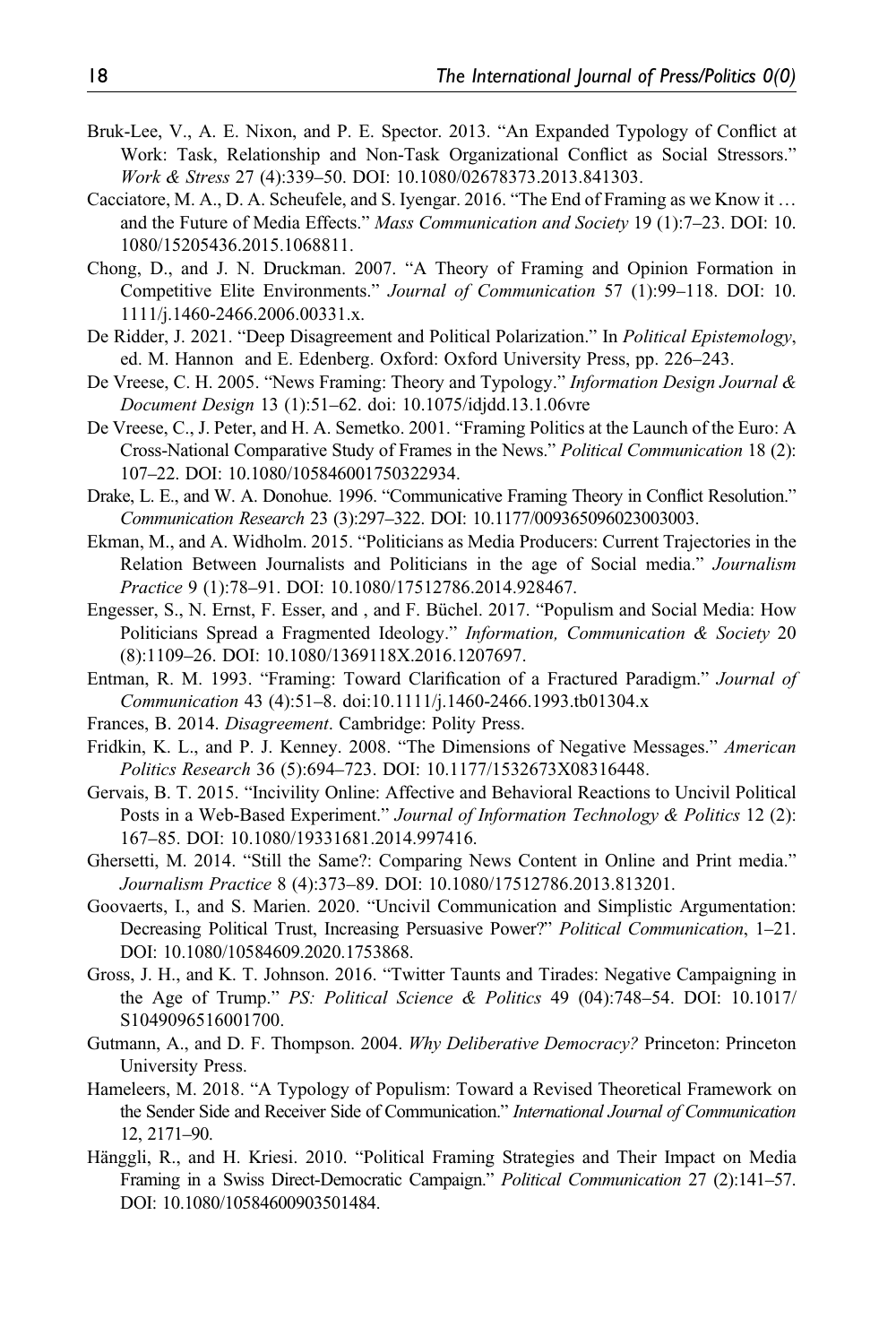- Hannon, M. 2021. "Disagreement or Badmouthing? The Role of Expressive Discourse in Politics." In Political Epistemology, ed. M. Hannon and E. Edenberg. Oxford: Oxford University Press, pp.297-317
- Haselmayer, M. 2019. "Negative Campaigning and its Consequences: A Review and a Look Ahead." French Politics 17 (3):355–72. DOI: [10.1057/s41253-019-00084-8.](http://doi.org/10.1057/s41253-019-00084-8)
- Jacobs, K., and N. Spierings. 2016. Social Media, Parties, and Political Inequalities. New York: Palgrave Macmillan US. DOI: [10.1057/9781137533906](http://doi.org/10.1057/9781137533906).
- Kappel, K. 2018. "Higher Order Evidence and Deep Disagreement." Topoi. DOI: [10.1007/](http://doi.org/10.1007/s11245-018-9587-8) [s11245-018-9587-8.](http://doi.org/10.1007/s11245-018-9587-8)
- Krippendorff, K. 2004. "Reliability in Content Analysis." Human Communication Research 30 (3):411–33. DOI: [https://doi.org/10.1111/j.1468-2958.2004.tb00738.x.](https://doi.org/10.1111/j.1468-2958.2004.tb00738.x)
- Kruikemeier, S., K. Gattermann, and R. Vliegenthart. 2018. "Understanding the Dynamics of Politicians' Visibility in Traditional and Social Media." The Information Society 34 (4):215–28. DOI: [10.1080/01972243.2018.1463334.](http://doi.org/10.1080/01972243.2018.1463334)
- Krupnikov, Y. 2011. "When Does Negativity Demobilize? Tracing the Conditional Effect of Negative Campaigning on Voter Turnout." American Journal of Political Science 55 (4):797–813. DOI: [10.1111/j.1540-5907.2011.00522.x.](http://doi.org/10.1111/j.1540-5907.2011.00522.x)
- Landemore, H. 2013. Democratic Reason: Politics, Collective Intelligence, and the Rule of the Many. Princeton: Princeton University Press.
- Lecheler, S., and C. H. Vreese. 2019. News Framing Effects. London: Taylor & Francis.
- Lengauer, G., F. Esser, and R. Berganza. 2012. "Negativity in Political News: A Review of Concepts, Operationalizations and Key Findings." Journalism 13 (2):179–202. DOI: [10.](http://doi.org/10.1177/1464884911427800) [1177/1464884911427800](http://doi.org/10.1177/1464884911427800).
- Mack, R. W., and R. C. Snyder. 1957. "The Analysis of Social Conflict--Toward an Overview and Synthesis." Conflict Resolution 1 (2):212–48. doi[:10.1177/002200275700100208](http://doi.org/10.1177/002200275700100208)
- Matheson, J. 2015. The Epistemic Significance of Disagreement. New York: Palgrave Macmillan.
- McLaughlin, B. 2016. "Commitment to the Team: Perceived Conflict and Political Polarization." Journal of Media Psychology: Theories, Methods, and Applications 30 (1):41–51. DOI: [https://doi.org/10.1027/1864-1105/a000176.](https://doi.org/10.1027/1864-1105/a000176)
- Mutz, D. C., and B. Reeves. 2005. "The New Videomalaise: Effects of Televised Incivility on Political Trust." The American Political Science Review 99 (1):1–15. doi[:10.1017/](http://doi.org/10.1017/S0003055405051452) [S0003055405051452](http://doi.org/10.1017/S0003055405051452)
- Ott, B. L. 2017. "The age of Twitter: Donald J. Trump and the Politics of Debasement." Critical Studies in Media Communication 34 (1):59–68. DOI: [10.1080/15295036.2016.1266686.](http://doi.org/10.1080/15295036.2016.1266686)
- Otto, L. P., S. Lecheler, and A. R. T. Schuck. 2020. "Is Context the Key? The (Non-)Differential Effects of Mediated Incivility in Three European Countries." Political Communication 37 (1):88–107. DOI: [10.1080/10584609.2019.1663324](http://doi.org/10.1080/10584609.2019.1663324).
- Putnam, L. L. 2006. "Definitions and Approaches to Conflict and Communication." In The Sage Handbook of Conflict Communication: Integrating Theory, Research, and Practice, ed. J. G. Oetzel and S. Ting-Toomey, 1–32. Thousand Oaks, CA: Sage.
- Ranalli, C. 2018. "Deep Disagreement and Hinge Epistemology." Synthese. DOI: [10.1007/](http://doi.org/10.1007/s11229-018-01956-2) [s11229-018-01956-2](http://doi.org/10.1007/s11229-018-01956-2).
- Rooduijn, M., S. Van Kessel, C. Froio, A. Pirro, S de Lange, D Halikiopoulou, P. Lewis, C. Mudde, and P. Taggart. 2019. "The PopuList: An Overview of Populist, Far Right, Far Left and Eurosceptic Parties in Europe." <https://www.popu-list.org>.
- Russmann, U. 2017. "Negative Campaigning in Party-Controlled Communication Channels: Party Communication Strategies in Campaign Posters, Newspaper Advertisement, and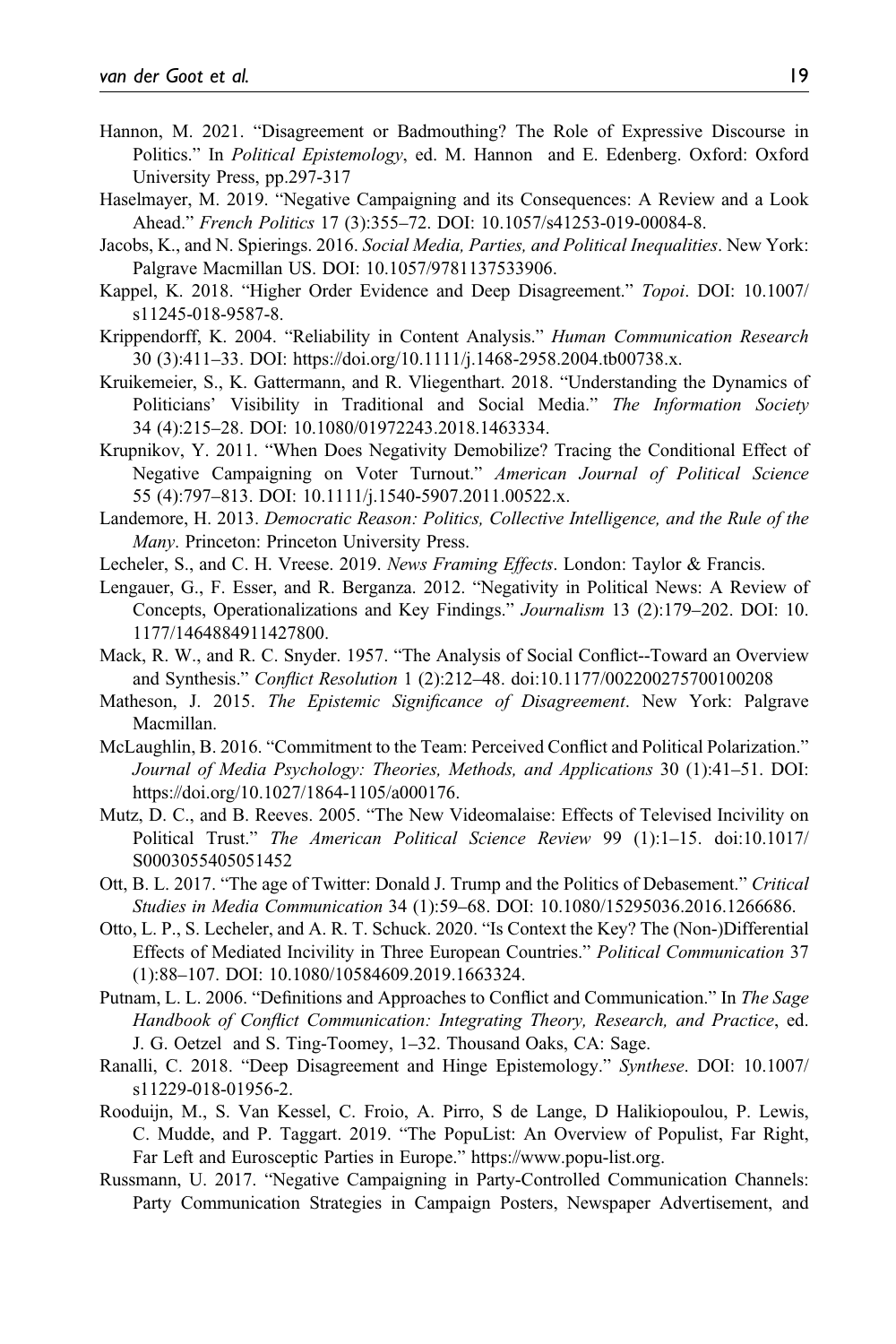Press Releases During the 2008 Austrian National Election Campaign." Journal of Political Marketing 16 (2):95–117. DOI: [10.1080/15377857.2014.959693](http://doi.org/10.1080/15377857.2014.959693).

- Schattschneider, E. E. 1960. Semi-Sovereign People: A Realist's View of Democracy in America. New York: Harcourt Publishers.
- Schuck, A. R. T., R. Vliegenthart, and C. H. De Vreese. 2016. "Who's Afraid of Conflict? The Mobilizing Effect of Conflict Framing in Campaign News." British Journal of Political Science 46 (1):177–94. DOI: [10.1017/S0007123413000525.](http://doi.org/10.1017/S0007123413000525)
- Sigelman, L., and M. Kugler. 2003. "Why Is Research on the Effects of Negative Campaigning So Inconclusive? Understanding Citizens' Perceptions of Negativity." The Journal of Politics 65 (1):142–60. DOI: [10.1111/1468-2508.t01-1-00007](http://doi.org/10.1111/1468-2508.t01-1-00007).
- Sobieraj, S., and J. M. Berry. 2011. "From Incivility to Outrage: Political Discourse in Blogs, Talk Radio, and Cable News." Political Communication 28 (1):19–41. DOI: [10.1080/](http://doi.org/10.1080/10584609.2010.542360) [10584609.2010.542360](http://doi.org/10.1080/10584609.2010.542360).
- Steenbergen, M. R., A. Bächtiger, , M. Spörndli, and J. Steiner. 2003. "Measuring Political Deliberation: A Discourse Quality Index." Comparative European Politics 1 (1):21–48. DOI: [10.1057/palgrave.cep.6110002.](https://doi.org/10.1057/palgrave.cep.6110002)
- Strömbäck, J. 2005. "In Search of a Standard: Four Models of Democracy and Their Normative Implications for Journalism." Journalism Studies 6 (3):331–45. DOI: [10.](http://doi.org/10.1080/14616700500131950) [1080/14616700500131950](http://doi.org/10.1080/14616700500131950).
- Thorson, E., E. Ognianova, J. Coyle, and F. Denton. 2012. "Negative Political Ads and Negative Citizen Orientations Toward Politics." Journal of Current Issues & Research in Advertising 22 (1): 13–40. DOI: [10.1080/10641734.2000.10505099.](https://doi.org/10.1080/10641734.2000.10505099)
- Valli, C., and A. Nai. 2020. "Attack Politics from Albania to Zimbabwe: A Large-Scale Comparative Study on the Drivers of Negative Campaigning." International Political Science Review, 0192512120946410. DOI: [10.1177/0192512120946410.](http://doi.org/10.1177/0192512120946410)
- Van Aelst, P., J. Strömbäck, T. Aalberg, F. Esser, C. de Vreese, J. Matthes, D. Hopmann, et al. 2017. "Political Communication in a High-Choice Media Environment: A Challenge for Democracy?" Annals of the International Communication Association 41 (1):3–27. DOI: [10.1080/23808985.2017.1288551.](https://doi.org/10.1080/23808985.2017.1288551)
- Van Santen, R., and L. Van Zoonen. 2010. "The Personal in Political Television Biographies." Biography 33 (1):46–67. DOI: [10.1353/bio.0.0157](http://doi.org/10.1353/bio.0.0157).
- Vliegenthart, R., and L. Van Zoonen. 2011. "Power to the Frame: Bringing Sociology Back to Frame Analysis." European Journal of Communication 26 (2):101–15. doi[:10.1177/0267323111404838](http://doi.org/10.1177/0267323111404838)
- Walter, A. 2021. "Introduction: The Study of Political Incivility and Its Challenges." In *Political* Incivility in the Parliamentary, Electoral and Media Arena, 1–16. New York: Routledge.

#### Author Biographies

Emma van der Goot is a PhD candidate at Amsterdam School of Communication Research (ASCoR), University of Amsterdam. Her research interest lie in conflict framing and negative campaigning. In particular, she is interested in how politicians adopt conflict framing in their online communication, whether different kinds of conflict have a differential effect on political engagement and cynicism, and how they impact democracy.

Sanne Kruikemeier is a full professor of Digital Media and Society at the Strategic Communication Group, Wageningen University & Research (WUR). Her research focuses on the consequences and implications of online communication for individuals and society. She is interested in online news consumption, online privacy, digital journalism, and data-driven election campaigns.